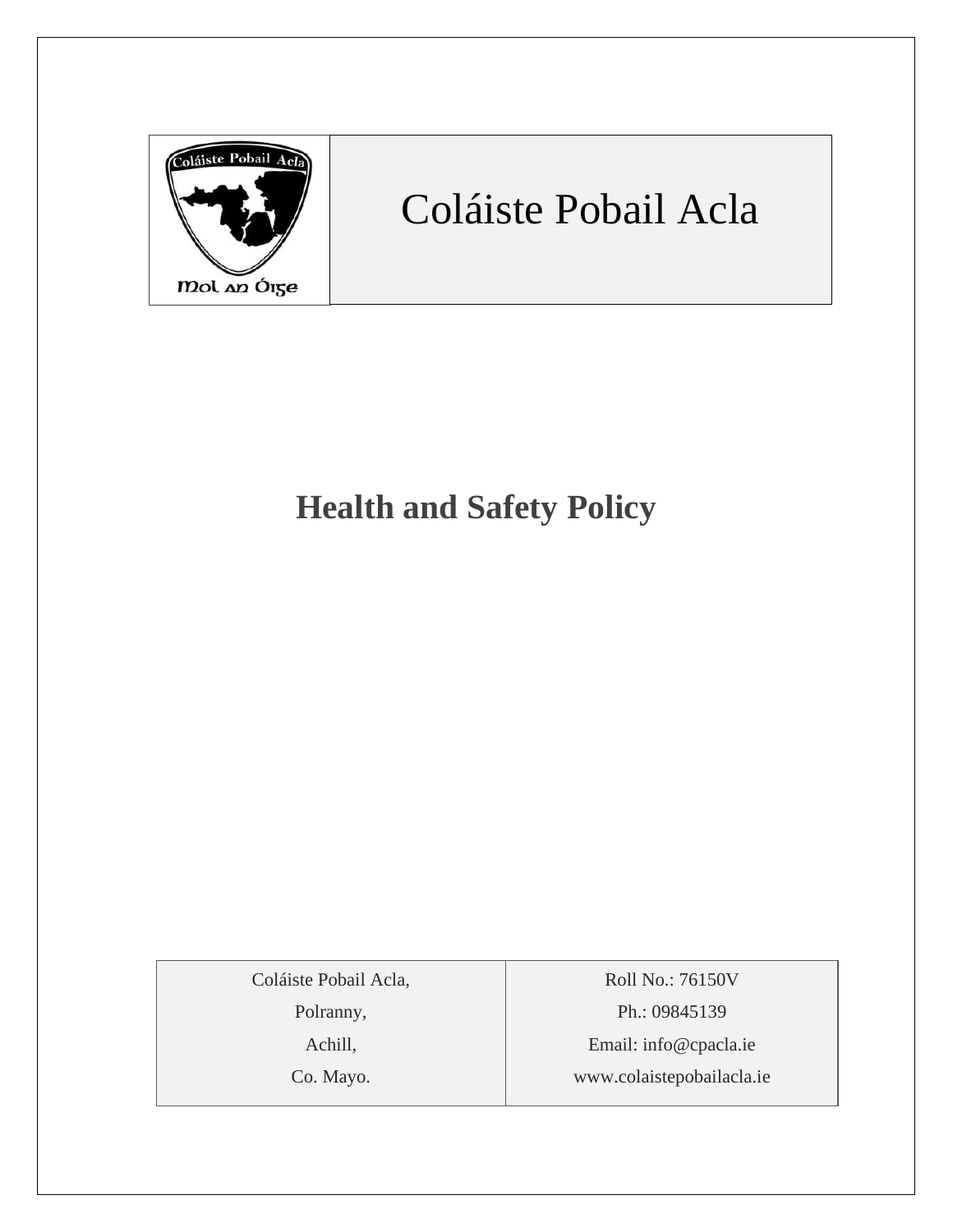#### **Contents**

#### **1. Responsibilities**

- 1.1. Responsibilities of the Board of Management
- 1.2. Responsibilities of the Principal as Safety Officer
- 1.3. Responsibilities of the Deputy Principal
- 1.4. Responsibilities of the Safety Committee
- 1.5. Responsibilities of Teachers
- 1.6. Responsibilities of Special Needs Assistants
- 1.7. Responsibilities of the School Librarian
- 1.8. Responsibilities of Administrative Staff
- 1.9. Responsibilities of Caretaker
- 1.10. Responsibilities of the Cleaning Staff
- 1.11. Responsibilities of Temporary Employees
- 1.12. Responsibilities of First Aiders
- 1.13. Responsibilities of Contractors and Subcontractors
- 1.14. Responsibilities of Parents/Guardians
- **2. Safety Representative**
- **3. Duty of all Staff**
- **4. Hazards (See Appendix 1)**
- **5. Safety Training**
- **6. Welfare of Staff**
- **7. First Aid (See Appendix 2)**

#### **8. General Information**

- 8.1. Fire
- 8.2. Smoking
- 8.3. Accident/Incident Report Procedures
- 8.4. Sport (See Appendix 3)
- 8.5. Visitors to the School
- 8.6. Transport (See Appendix 5)
- **9. Lone Worker Procedures**
- **10. Student Pregnancy (See Appendix 6)**
- **11. Related Policies and Documents**
- **12. Conclusion**
- **13. Declaration**
- **14. Appendices**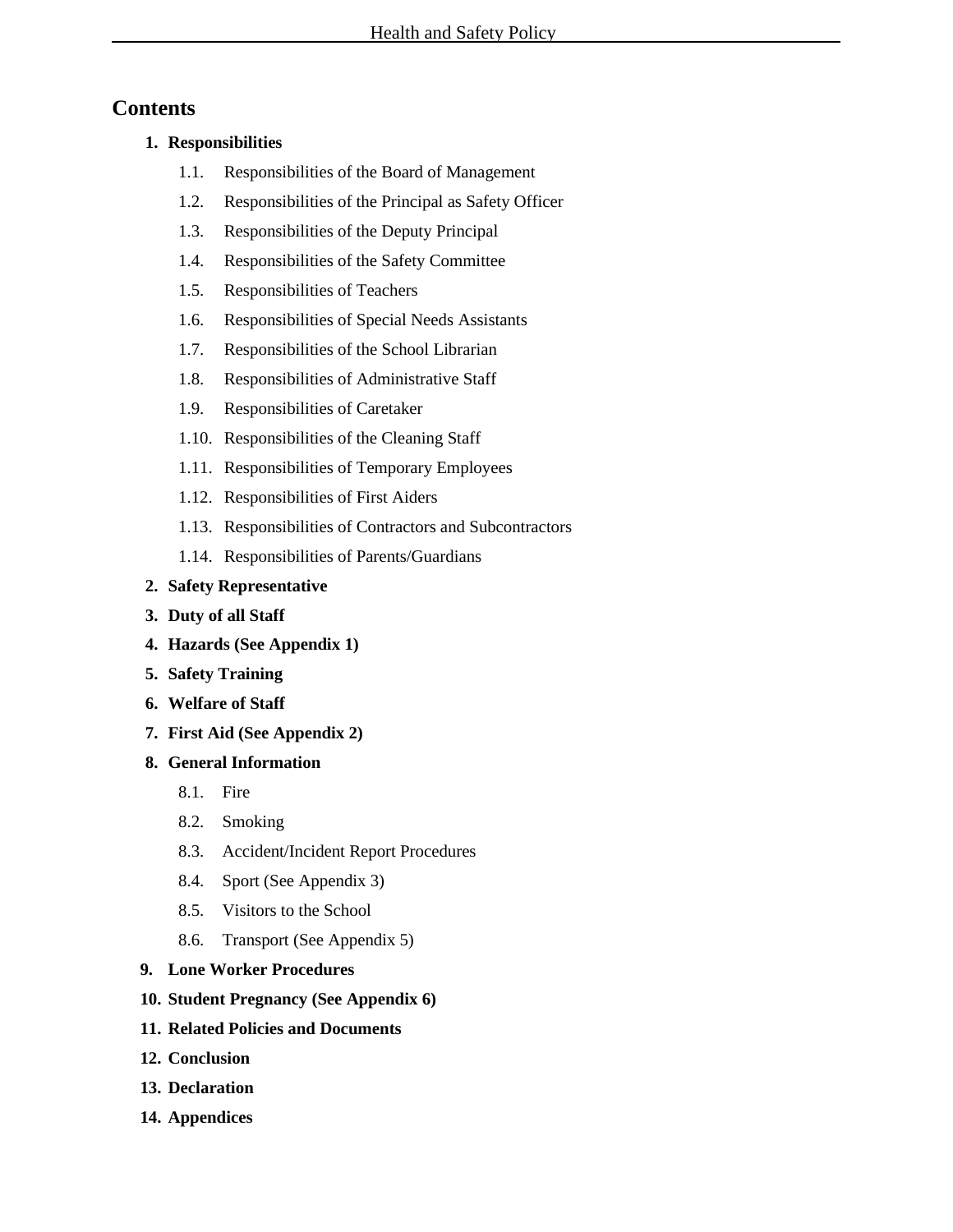- 14.1. Appendix 1 Hazards
- 14.2. Appendix 2 First Aid
- 14.3. Appendix 3 Sports Protocols
- 14.4. Appendix 4 Administration of Prescribed Drugs
- 14.5. Appendix 5 Transport
- 14.6. Appendix 6 Students who are pregnant while attending Coláiste Pobail Acla
- 14.7. Appendix 7 Emergency Response Protocol
- 14.8. Appendix 8 Abbreviations and Acronyms
- 14.9. Appendix 9 Fire Evacuation Plan
- 14.10. Appendix 10 Health and Safety Measures Relating to COVID-19
- 14.11. Appendix 11 Clarification on use of Face Coverings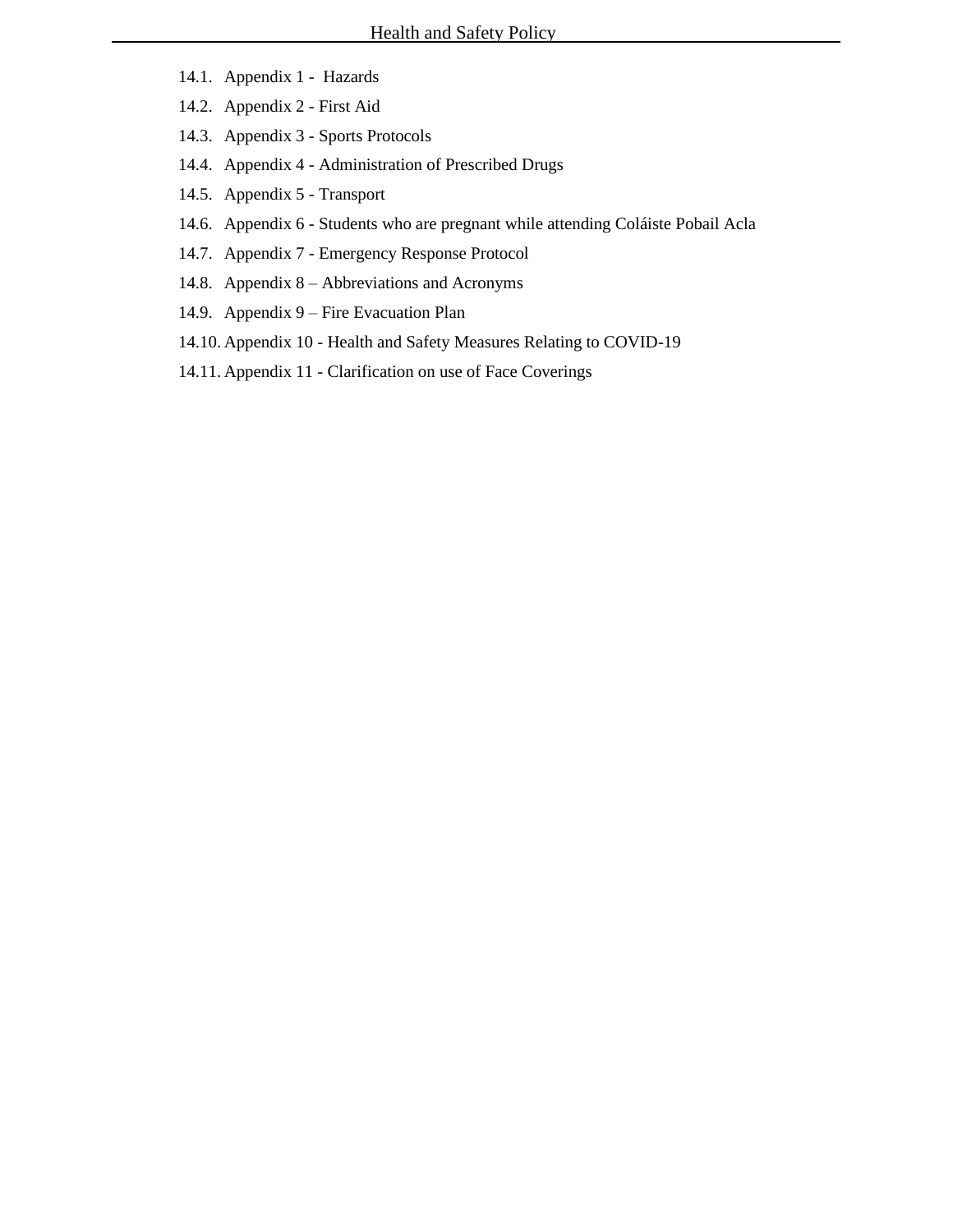**NOTE: Please refer to Appendix 10 and Appendix 11 for information regarding the COVID-19 pandemic. Also, our COVID-19 Response Plan is available to view on our website; www.colaistepobailacla.ie**

## **1. Responsibilities**

#### **1.1. Responsibilities of the Board of Management**

The Board recognises and accepts its statutory responsibilities and its obligations as an employer to direct, manage and achieve in so far as is reasonably practicable, the safety, health and welfare of every employee, pupil and visitor alike. This policy is designed to cater for all people equally and does not discriminate on the grounds of race, family status, religious belief, membership of the Traveller community, political opinion, gender, sexual orientation, disability, marital status or age. The Board will be responsible for ensuring that adequate financial and physical resources are provided to deal adequately with occupational health and safety issues as they arise. The Board may be requested or request to review specific issues during the year as the need arises.

#### **1.2. Responsibilities of the Principal as Safety Officer**

The Principal has executive responsibility for the day to day management and co-ordination of all occupational health and safety matters in the school in accordance with the health and safety policy agreed by the Board. The Principal is responsible for the following:

- Liaising with the Board on policy issues and any problems in implementing the health and safety policy.
- Carrying out statutory reporting of accidents to the Health and Safety Authority
- Ensuring that issues raised by staff on potential hazards are investigated and acted upon appropriately to remove or reduce the hazard to an acceptable level.
- Ensuring that safety precautions are implemented when employing outside contractors.
- Ensuring that all staff members have access to the Safety Statement.
- Provide information for the safety of new employees; bring to their attention the Safety Statement and their own responsibilities to their employer.
- Ensuring that all staff are aware that an Accident Report Form must be completed for all accidents and that all accidents are investigated.
- Ensuring that all first aid kits/equipment is fully stocked and up to date.
- Ensuring that relevant documentation is circulated among members of the school community.
- To ensure that the names of the following be displayed in the staff room:
	- o The Safety Officer
	- o The Safety Representative
	- o Members of the Safety Committee
	- o Qualified First Aiders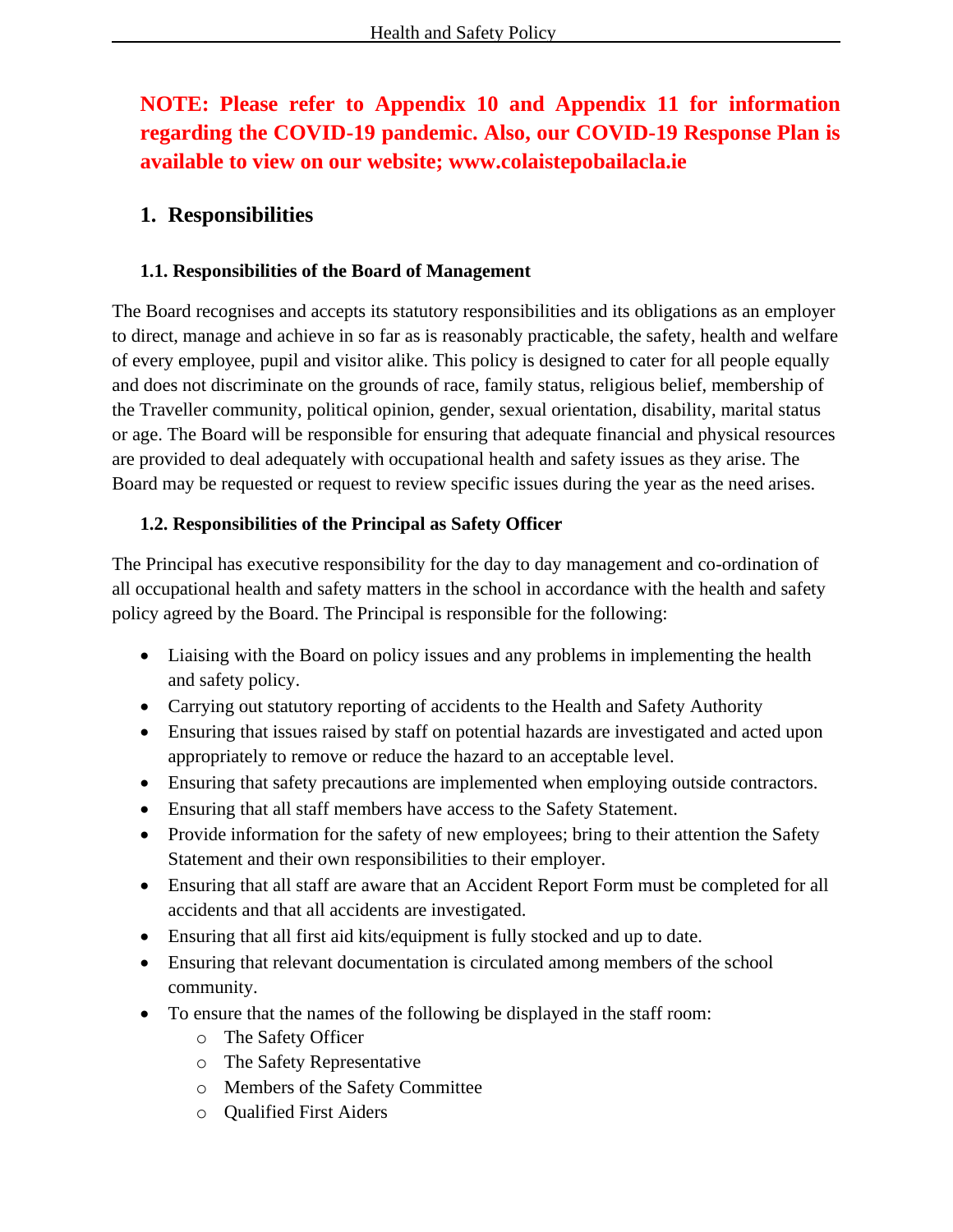#### **1.3. Responsibilities of the Deputy Principal**

- Keep up to date on the duties imposed on the school and its employees by Health and Safety Legislation and advise the Principal as Safety Officer, of any changes to same.
- Ensure that the Safety Statement is reviewed on an annual basis.
- Ensure that sound and safe work practices are observed at all times.
- Ensure that Fire Safety Policy is followed at all times including that regular fire drills take place and that a review of each drill and associated evacuation procedures is carried out. Any problems in this area should be brought to the attention of the Principal as Safety Officer.
- Brief staff on fire drill protocols.
- Arrange that all students are briefed on fire drill protocols.
- Devise and implement a system for ensuring that visitors and contractors are informed of Fire Safety Policy.
- Devise an evacuation and verification process for visitors and contractors.
- Arrange staff supervision rota of students to ensure their safety.
- Arrange relevant staff in-service in health and safety as appropriate.

#### **1.4. Responsibilities of the Safety Committee**

The Safety Committee is made up of representatives of teachers, S.N.A.'s and ancillary staff. The committee has responsibility for:

- Consulting with and advising the Principal and Deputy Principal on safety matters in the school.
- Monitoring all aspects of safety and health in the workplace.
- Ensuring that the Safety Policy is implemented.
- Meet H.S.A. Inspectors on visits to the school when required.
- Make recommendations on amendments to the Safety Statement.

#### **1.5. Responsibilities of Teachers**

Teachers are responsible for the day to day management of health and safety in the classroom and other areas of the school. Teachers should highlight classroom safety rules and Health and Safety rules in the classroom to their students, particularly in practical subject classrooms, and in relation to dress code as it relates to classroom safety. The responsibilities of teachers include:

- Promoting an interest in and enthusiasm for health and safety issues.
- Taking reasonable care of his/her own safety/health and welfare and that of any other person who may be affected by his/her own acts or omissions while at work.
- To ensure that working environments are clean, tidy and safe.
- Carrying out regular inspections to ensure the classroom/work area is adequate, in regard to health, safety and welfare and passing on this information to the Principal.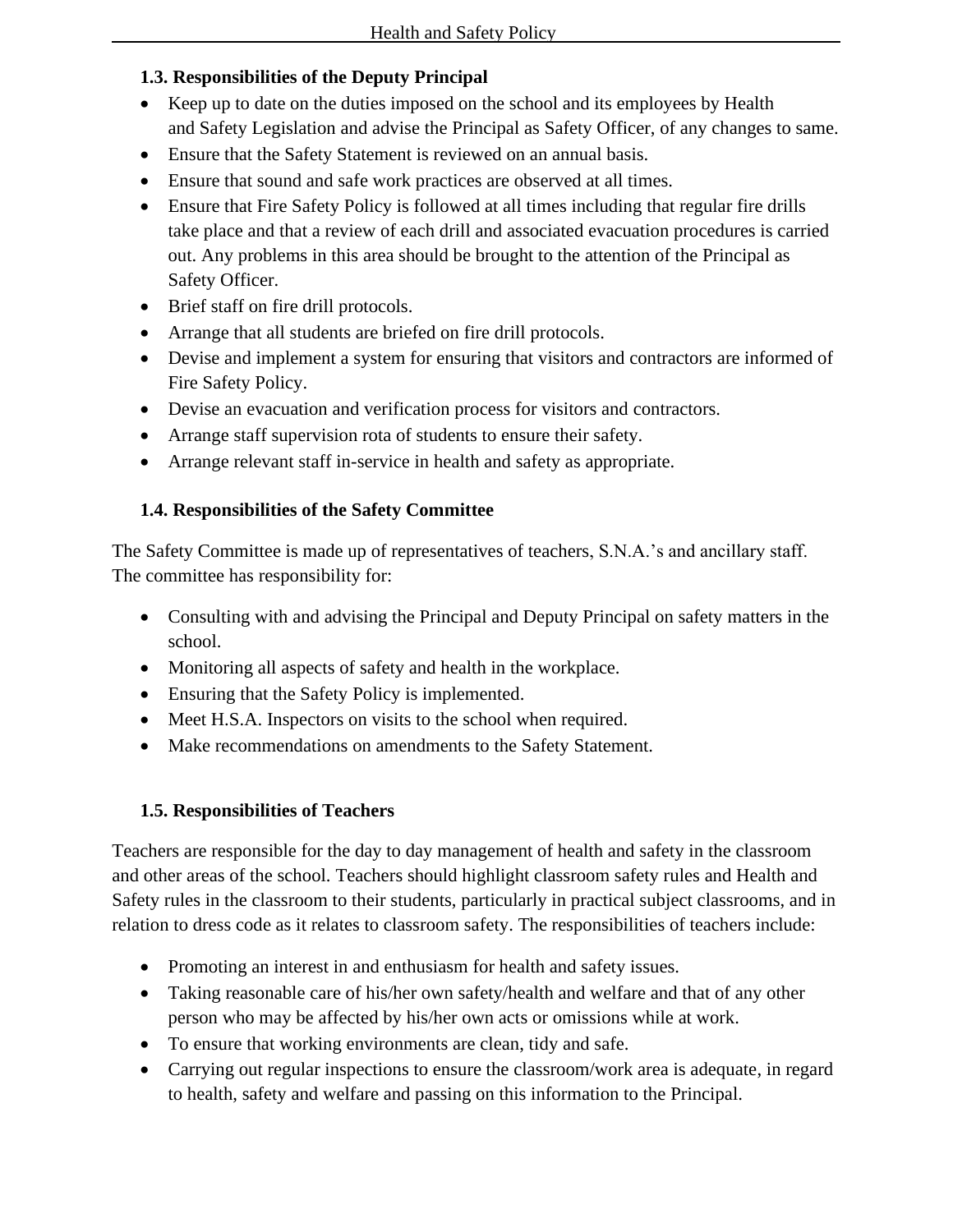- To report to the Principal without unreasonable delay, any defects in equipment, place of work or system of work, which might endanger safety, health or welfare, of which he/she becomes aware of.
- Ensuring that any measures identified as necessary by the risk assessments are fully implemented as soon as is reasonably practicable.
- Enforcing rules of conduct as outlined in the school's Code of Behaviour.
- Investigating, recording and reporting incidents/accidents that occur in their domain, as detailed in the School Incident Reporting Procedure.
- Ensuring students involved in accidents receive first aid or medical attention as required.
- Adequately supervising, instructing, informing and training students to enable them to participate in school activities safely.
- Wearing and ensuring that all students wear personal protective clothing/equipment and apparel as appropriate.
- Taking a full and active part in all training for safety that the school organises.
- Actively participate in all fire drills and implement fully agreed protocols.
- Record all incidents/accidents on Accident Report Form.

#### **1.6. Responsibilities of Special Needs Assistants**

Special Needs Assistants have responsibilities towards the students in their care. Their responsibilities include the following:

- Taking reasonable care for his/her own safety, health and welfare and that of any other person who may be affected by his/her acts or omissions while at work.
- Ensuring that equipment, furniture and the work environment are suitable for the tasks undertaken and the needs of the individual.
- To report to the teacher without unreasonable delay any defect in equipment, place of work or system of work, which might endanger safety, health or welfare, of which he/she becomes aware.
- Taking a full and active part on all training programs for safety that the school organises.
- Ensuring students in their care are evacuated in line with protocols when the fire alarm is activated.
- Record all incidents/accidents on Accident Report Form.

#### **1.7. Responsibilities of the School Librarian**

The responsibilities of the School Librarian include the following:

- Ensuring students do not enter the library unsupervised.
- Recording and reporting incidents/accidents that occur in the library.
- Actively participate in fire safety drills.
- Take part in all safety training organised by the school.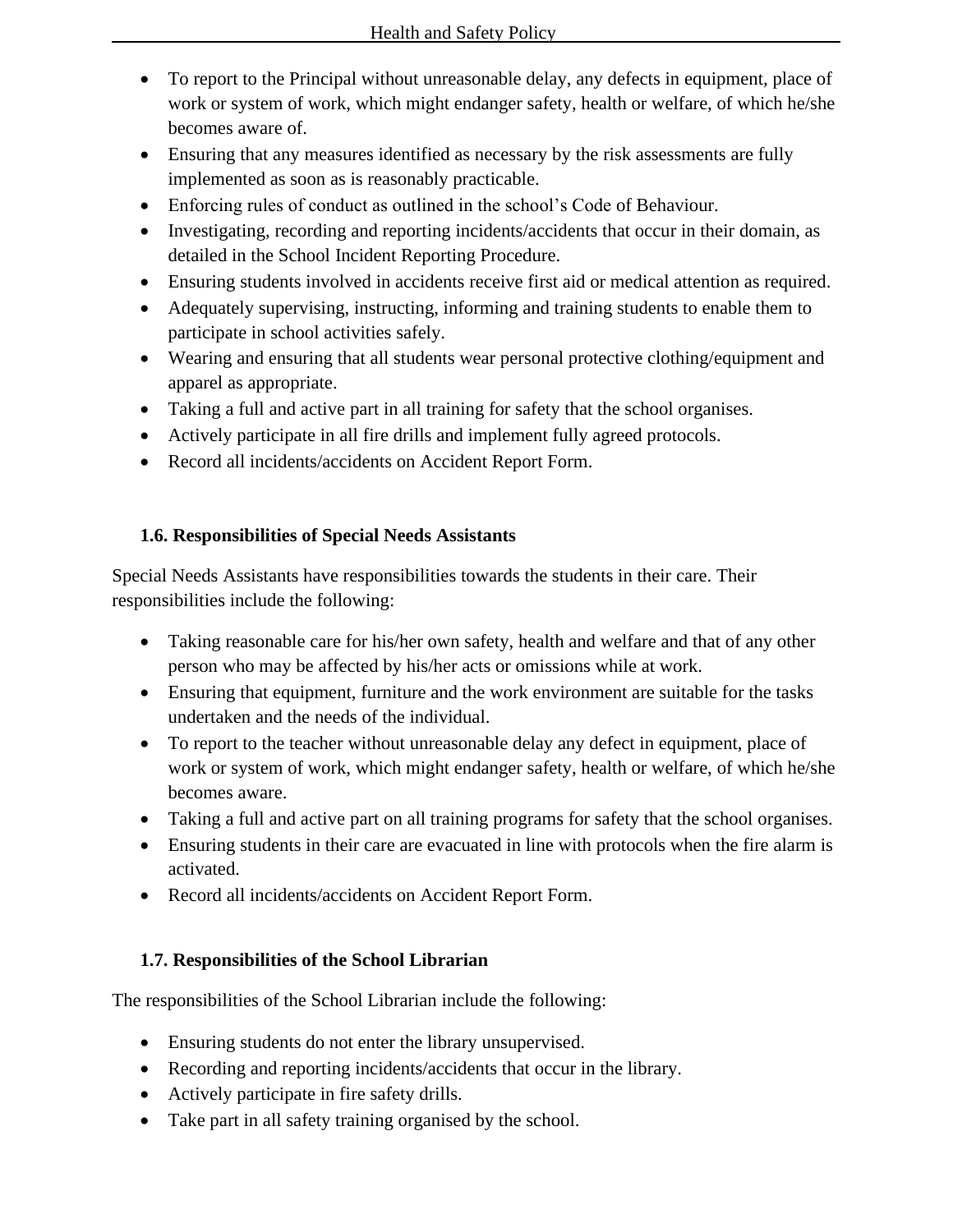• Report to the Principal without unreasonable delay, any defects in any equipment that may affect the health, safety or welfare of anyone in the library.

#### **1.8. Responsibilities of Administrative Staff**

The responsibilities of administrative staff include the following:

- Actively participating in fire drills.
- Carrying out regular inspections to ensure the office is satisfactory in terms of health and safety.
- Reporting any defects in office equipment as soon as possible.
- Maintaining a list of emergency numbers.
- Taking reasonable care of their own safety, health and welfare and that of any other person who may be affected by their acts/omissions while at work.
- Record all incidents/accidents on Accident Report Form.

#### **1.9. Responsibilities of Caretaker**

The caretakers have responsibility for the general care and maintenance of the school.

Their responsibilities include:

- Taking reasonable care of their own safety, health and welfare and that of any other person who may be affected by their acts or omissions while at work.
- Carrying out regular inspections to ensure the internal and external school grounds and buildings are satisfactory as regards health, safety and welfare.
- The findings of such inspections should be communicated to the Principal as soon as possible after the inspection has taken place.
- Reporting to the Principal, without unreasonable delay, any defects in plant, equipment, place of work or system of work, which might endanger safety, health or welfare of which they become aware.
- Making correct use of machinery, apparatus, tools, dangerous substances or any other equipment.
- Using suitable appliances, protective clothing, equipment or other aids provided to secure safety, health or welfare and not to interfere with or misuse any of same.
- Being thoroughly familiar with the operating procedures before using machinery or power equipment.
- Ensuring that no one has access to areas which are hazardous or where hazardous work is in progress.
- Preventing the build-up of rubbish, in particular combustible material.
- Ensuring the proper maintenance of furniture, equipment and the work environment within the school.
- Disposing of all faulty furniture and equipment which is beyond repair.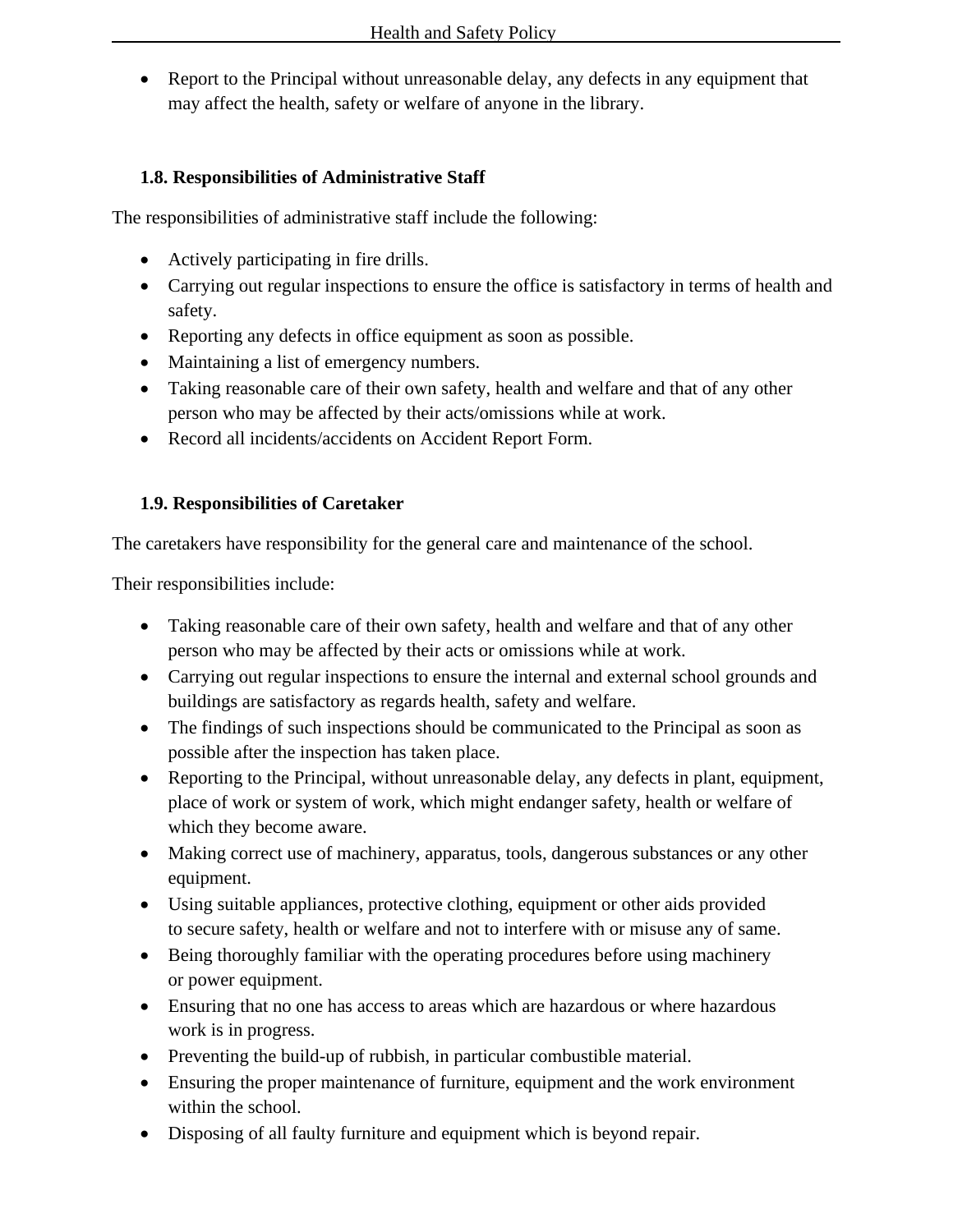- Not carrying out any tasks that they are not competent or permitted to carry out or which involve unreasonably high risk.
- Taking a full and active part in all training programs for safety that the school organises facilitates or recommends.
- Implementing all areas of safety training.
- Reporting to the Principal any activities which may compromise health, safety or welfare of any member of the school community, visitor or contractor.
- Record all incidents/accidents on Accident Report Form.

#### **1.10. Responsibilities of the Cleaning Staff**

Cleaning staff have responsibility for the general cleanliness and hygiene of the school.

They have specific responsibilities, in the context of health and safety, to:

- Take reasonable care for their own safety, health and welfare and that of any other person who may be affected by their actions or omissions while at work.
- Co-operate with the Principal, Caretaker and any other person to such an extent as will enable the Principal or the other competent person to comply with any of the relevant statutory provisions.
- Reporting to the Principal, without unreasonable delay, any defects in plant, equipment, place of work or system of work, which might endanger safety, health or welfare of which they become aware.
- Be familiar with fire drill protocols.
- To use appropriate signage when cleaning is in progress or where a spillage or other hazardous object is present.
- Record all incidents/accidents on Accident Report Form.

## **1.11. Responsibilities of Temporary Employees**

Temporary workers directly employed by Coláiste Pobail Acla whether on a fixed term contract or not, are, in regard to health, safety and welfare, generally considered as employees. They will assume the duties and responsibilities commensurate with their role, as outlined in the preceding sections.

## **1.12. Responsibilities of First Aiders**

The responsibilities of occupational first aiders are to:

- Participate in certificate and refresher training when it is made available.
- Where required, promptly administer first aid to any employee, student, contractor or visitor in accordance with knowledge or training.
- Conduct periodic inspection and co-ordinate replenishment of first aid supplies and equipment including defibrillators.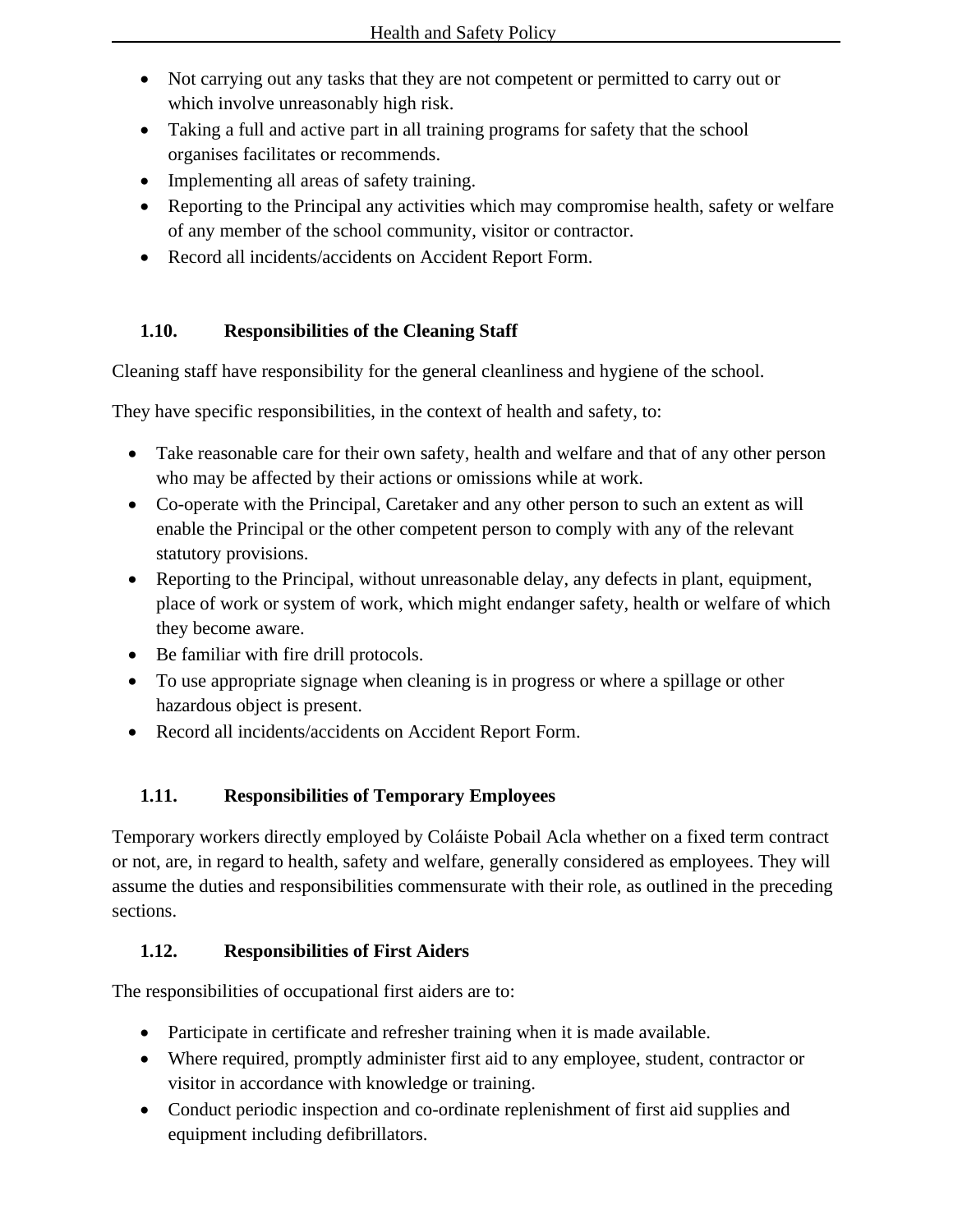#### **1.13. Responsibilities of Contractors and Subcontractors**

It is the responsibility of all contractors and subcontractors to:

- Ensure that all their employees comply with Coláiste Pobail Acla safety rules and procedures.
- Not put at risk any of the employees or students of Coláiste Pobail Acla.
- Promptly report all accidents/incidents to the Principal as Safety Officer.
- Produce their safety statement to the Principal on request and prior to commencing work.
- Carry appropriate insurance cover.
- Take appropriate safety precautions with systems of work, equipment, personal protection, etc.
- Ensure all equipment and tools brought onto the school's premises be of sound construction and meet the statutory requirements applicable to these tools and equipment.
- Cordon off the boundaries of the contractor's operation, where possible, and mark them with warning signs.
- Comply with all relevant legal obligations, in particular the provisions of the Safety, Health and Welfare at Work Act 2005, the Safety, Health and Welfare (General Application) Regulations 2007 and the Safety Health and Welfare (Construction Regulations) 2006.

#### **1.14. Responsibilities of Parents/Guardians**

It is the responsibility of Parents/Guardians to:

• Notify the school of any health care issues in relation to their children.

## **2. Safety Representative**

The Safety Representative may consult with and make representations to the Principal, as Safety Officer, on safety, health and welfare matters relating to the employees in their place of work. The Principal in consultation with the Board of Management must consider these representations, and act on them if necessary. The intention of these consultations is to prevent accidents and ill health, to highlight problems and identify means of overcoming them.

The functions of the Safety Representative include:

• Accompany a H.S.A. Inspector carrying out an inspection under section 64 of the 2005 Act, other than the investigation of an accident or dangerous occurrence (although this may be allowed at the discretion of the inspector and where the employee concerned so requests).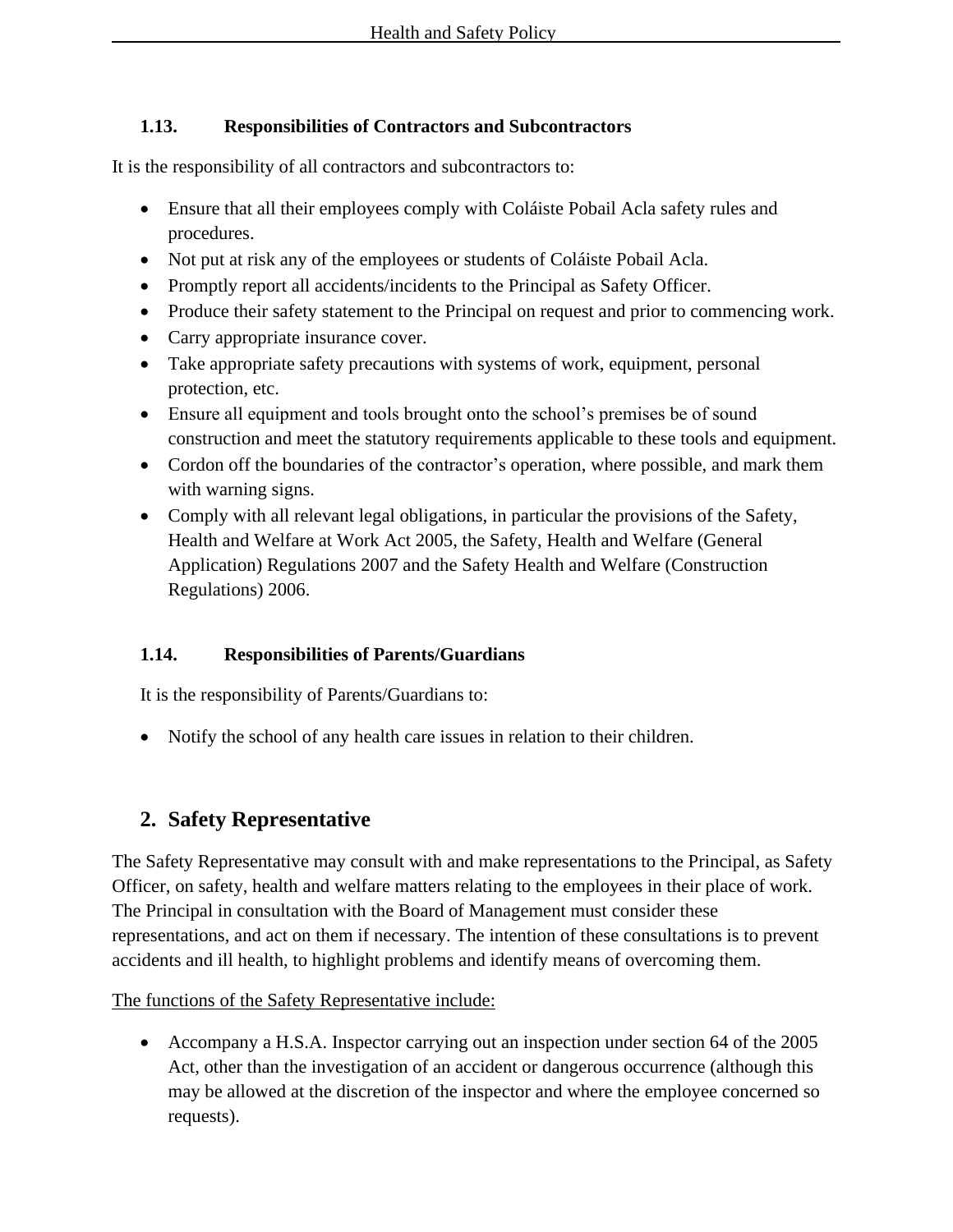- Be present when an employee is being interviewed by an inspector about an accident or dangerous occurrence at work.
- Make verbal or written representations to H.S.A. inspectors including on the investigation of accidents or dangerous occurrences.
- Receive advice from H.S.A. inspectors in relation to safety, health and welfare in the place of work.

A Safety Representative will be appointed at the start of each year, or when deemed necessary by School Management.

## **3. Duty of all Staff**

- It is not appropriate for any member of staff in a school to be under the influence of any intoxicant.
- It is the duty of all staff, if reasonably required by his or her employer, to submit to any reasonable and proportionate tests for intoxicants by, or under the supervision of a registered Medical Practitioner who is a competent person as prescribed.

## **4. Hazards (See Appendix 1)**

Following a detailed review of the school premises and activities a number of hazards have been identified. These are listed in Appendix 1 to this statement together with procedures for dealing with them where appropriate.

## **5. Safety Training**

All employees will be:

- Advised on the nature and location of fire equipment and how it might be operated.
- Instructed in evacuation procedures.
- Notified of any changes in safety procedures.
- Periodically offered training in first aid.

## **6. Welfare of Staff**

- Toilet and staffroom facilities are provided, and employees must help to maintain a high standard of hygiene in these areas.
- Any person who is under medical supervision or on prescribed medication and who has been certified fit for work, should notify the Principal of any known side effects or temporary physical disabilities which could hinder their work performance, and which may be a danger to either themselves or their fellow workers or pupils. The Principal will arrange or assign appropriate tasks for that person to carry out in the interim.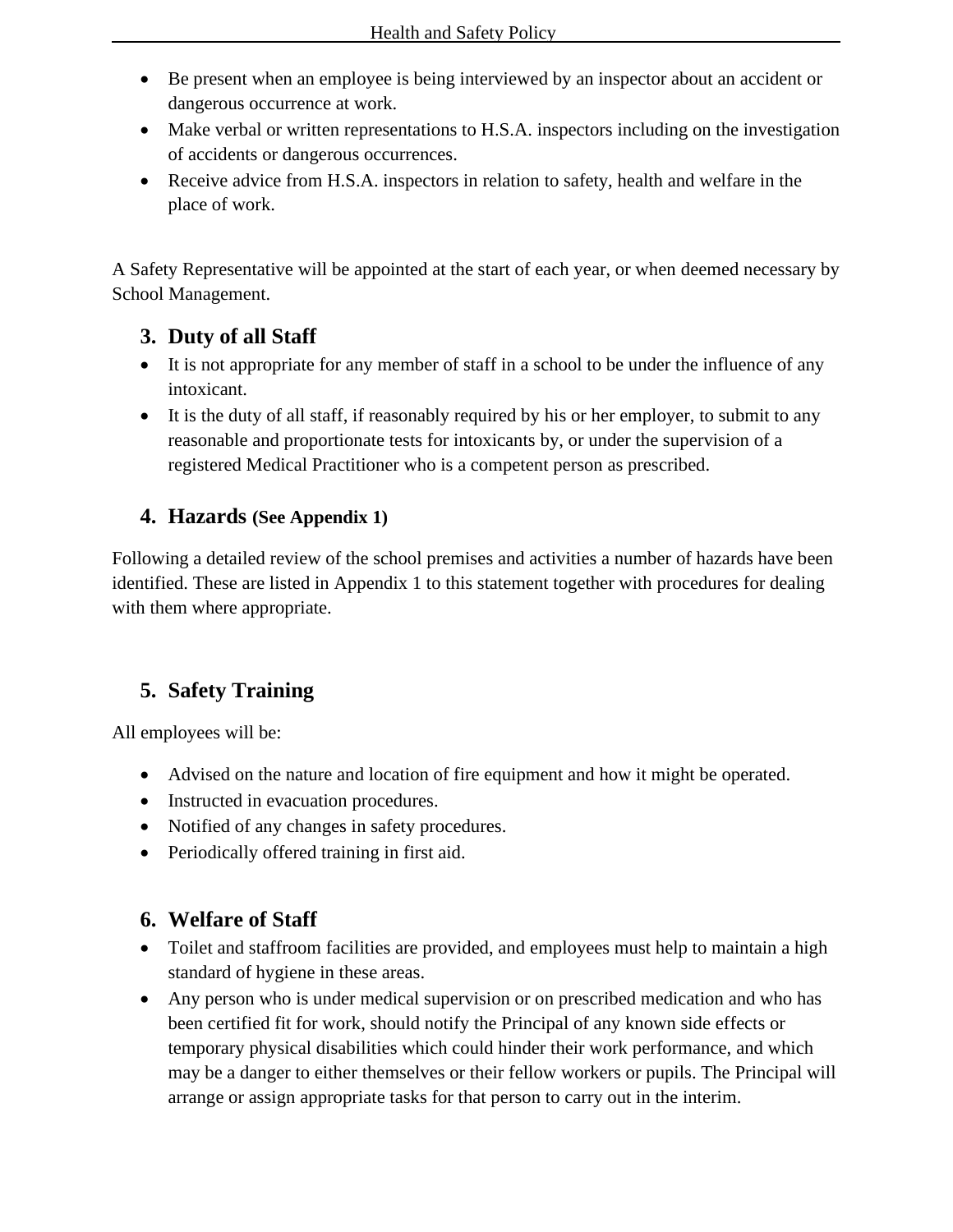- It is recognised that from time to time staff may experience work related stress. It is our aim to be proactive in the reduction/management of sources of stress. Staff who are subject to occupational stressors are encouraged to seek assistance from school management who may refer them to Call Care, the Occupational Health Service Medmark.
- Coláiste Pobail Acla's Policy Dignity in the Workplace outlines the procedures which should be followed by any member of the school community who may experience sexual harassment, harassment or bullying.
- This school is committed to protecting the reproductive health of all employees. A pregnant employee must notify management of her condition as soon as is practicable.

## **7. First Aid (See Appendix 2)**

First Aid is available in the following areas:

- Secretary's Office
- Home Economics Room
- Science Lab
- Art Room
- Materials Technology (Wood) room
- Materials Technology (Metal) room

Students who are sick must report directly to the Principal or Deputy Principal or the relevant Class Tutor. With their permission they should make contact with home via the Secretary's office before leaving the premises. They should also sign out if going home due to illness. No medication should be administered to any student unless on medical advice and with prior approval of Parents/Guardians. If a student sustains an injury he/she should be brought to the Secretary's office. If the student is bleeding protective gloves should be used when administering first aid. If deemed necessary, the student may be brought to a more private location for treatment. Parents/Guardians may be contacted, or medical assistance sought if deemed necessary. Details of the injury should be recorded on the Accident Report Form.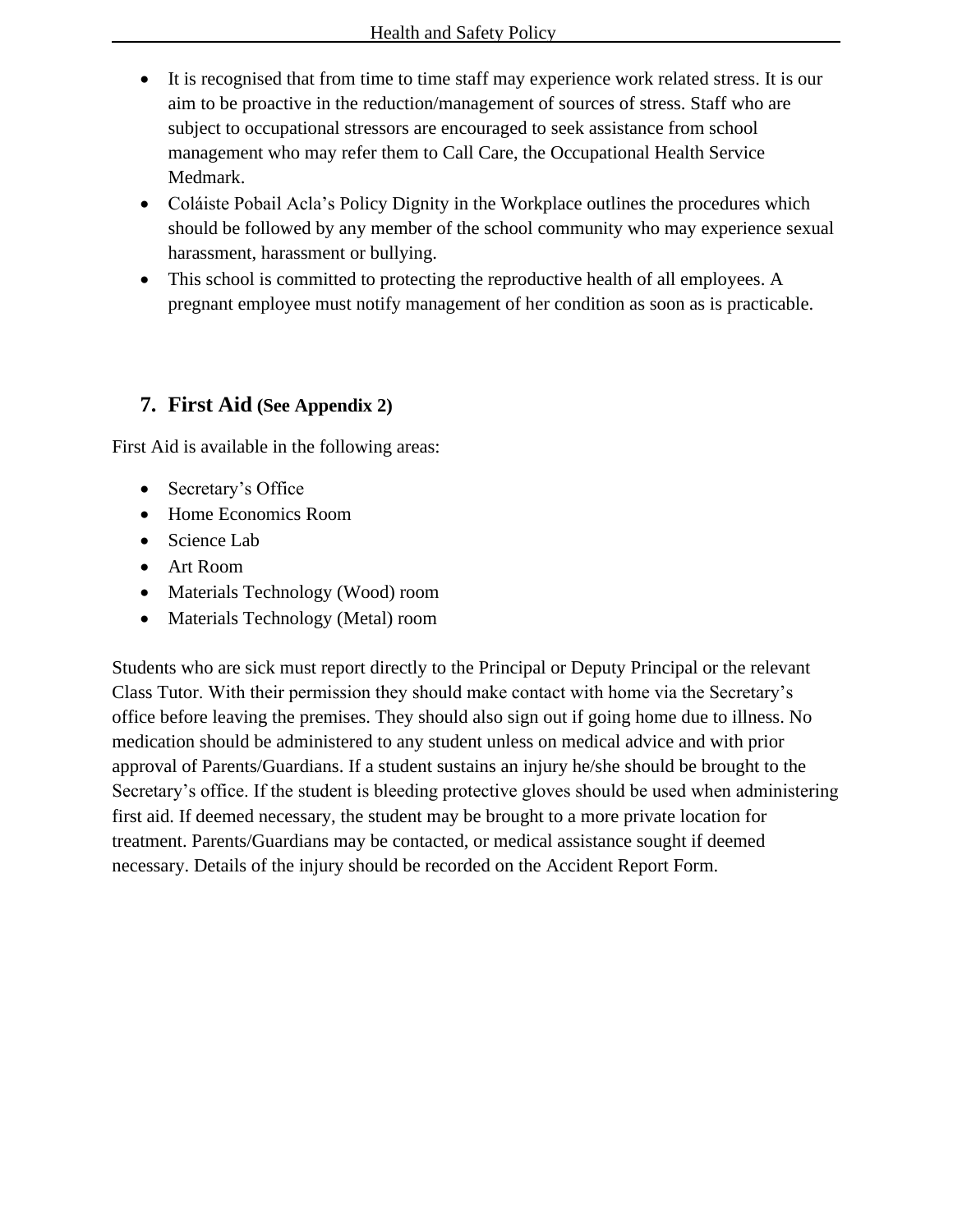## **8. General Information**

#### **8.1. Fire**

#### Fire Protection

- Fire extinguishers, hose reels and fire blankets are provided and correctly sited to meet statutory and insurance requirements.
- All fire exits, and emergency paths or exits are clearly marked.

#### Prevention

- Regular fire drills are held (One per term).
- Students are made aware of fire prevention
- Liaison with relevant authorities takes place as is necessary.

#### Evacuation

An evacuation procedure has been prepared and is displayed in each classroom. Evacuation drills will take place at least twice per year or more frequently if required. Employees are reminded to familiarise themselves with the procedures so that a fast and effective evacuation of the premises can be completed in the event of an emergency. See Appendix 9 for our Fire Evacuation Plan.

#### **8.2. Smoking**

As Coláiste Pobail Acla is a public building smoking is prohibited by law, as referred to in our Substance Abuse Policy.

#### **8.3. Accident/Incident Report Procedures**

- All incidents, no matter how trivial, whether to employees, pupils or visitors, must be recorded using the Accident Report Form. This is necessary to monitor the progress of safety standards and to ensure that proper medical attention is given where required.
- An Accident Report Form shall be kept in the Secretary's Office for the recording of all accidents.
- If deemed necessary/relevant, accidents shall be notified to Insurers on appropriate forms
- Injuries to any employee as a result of an accident while at work where the injury results in the employee being unable to carry out their normal work duties for more than three consecutive days, excluding the day of the accident, must be reported to the Authority. These guidelines will apply to any person who has an accident on school property or while in the care of the school.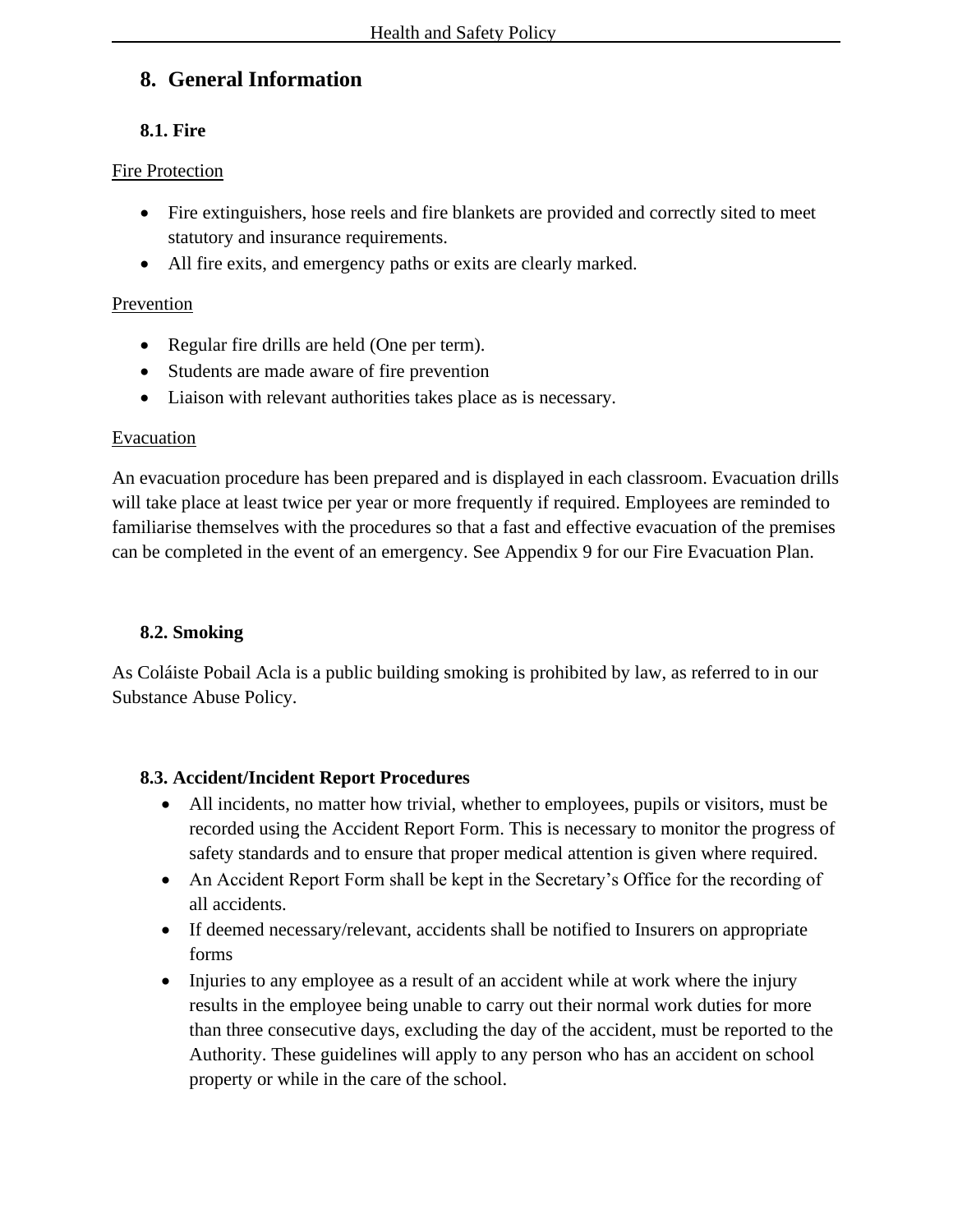#### **8.4. Sport**

• The protocols for those involved in sport are outlined in Appendix 3. Please also refer to our Out of School Activities Policy.

#### **8.5. Visitors to the School**

- All parents and visitors should report in the first instance to the School Reception.
- No contractor may undertake work on the school site without permission of the Principal or his agent other than in an emergency, e.g. fire, flooding or to make safe following theft/vandalism.
- Contractors are responsible for the Health and Safety of their employees and for their safe working practices which must not constitute a hazard to staff, students and visitors to the school.
- Anyone who hires the school premises must use school equipment correctly and use appropriate safety equipment. They must also have their own insurance in place of which a copy must be furnished to the school.

#### **8.6. Transport**

The protocols for transport are outlined in our schools Out of School Activities Policy

## **9. Lone Worker Procedures**

The Board is committed to ensuring staff, volunteers and contractors enjoy a safe working environment. It is recognised that there are occasions when teaching, support, administrative, cleaning staff may be required, or choose, to work alone or in isolated situations. This however may increase risks for a work activity.

#### Procedure:

- Staff should seek permission from the Principal to work alone in the building outside of normal school hours.
- The experience and training of all staff and the activities to be undertaken will be taken into consideration before allowing lone working. Lone workers must be considered capable of responding correctly in an emergency situation by the Principal.
- Staff should not enter the school premises if there are signs of intruders but should contact the Principal and if necessary the Gardaí.
- Staff should lock entrance doors upon entering and leaving the building. The alarm should also be activated on leaving the building.
- Staff should not work alone if they have a medical condition that might cause incapacity or unconsciousness.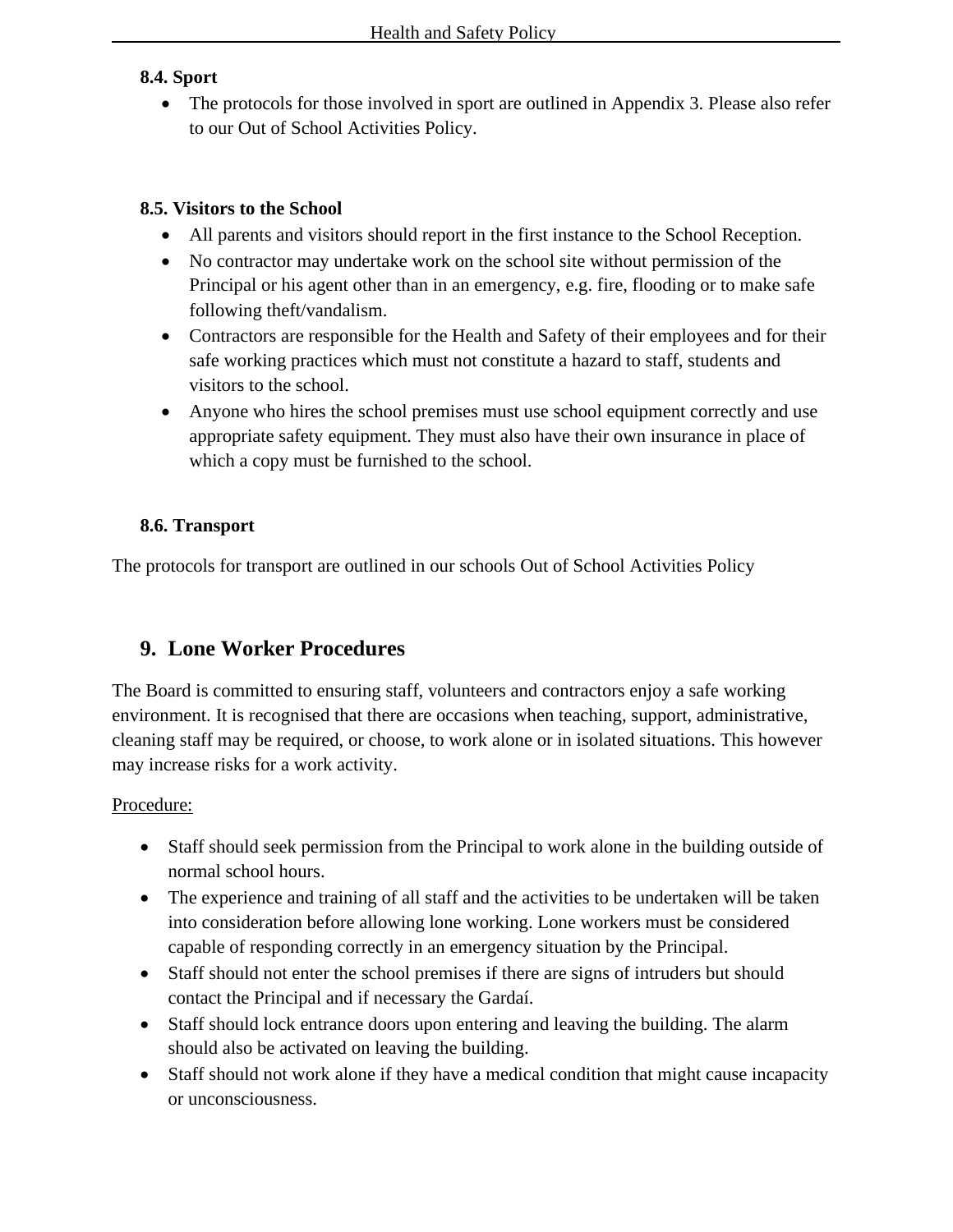- Contractors should have access to their own first aid kit suitable for treating minor injuries.
- Lone workers should not undertake activities that involve the handling of money, working at height or any task which is potentially hazardous given their own level of experience and the nature of the task.

## **10. Student Pregnancy**

The protocols are outlined in Appendix 6.

#### **11. Related Policies and Documents**

- Health and Safety at Work Act 2005
- The Safety, Health and Welfare (General Application) Regulations 2007
- The Safety, Health and Welfare (Construction Regulations) 2006
- Code of Behaviour
- Out of School Activities Policy
- Anti-Bullying Policy
- Child Protection Policy
- Substance Misuse Policy
- Uniform Policy
- Pastoral Care Policy
- Critical Incident Policy

## **12. Conclusion**

This Health and Safety Policy has been prepared based on conditions existing in Coláiste Pobail Acla at the time of writing. It may be altered, revised or updated as required to reflect any changes in those conditions.

## **13. Declaration**

This Coláiste Pobail Acla Policy was formed following consultation with all staff, members of the Board of Management, Parents/Guardians and the Student Council. It is recommended that this policy be reviewed annually or whenever it is deemed necessary by School Management. It was adopted by the Board of Management of Coláiste Pobail Acla on: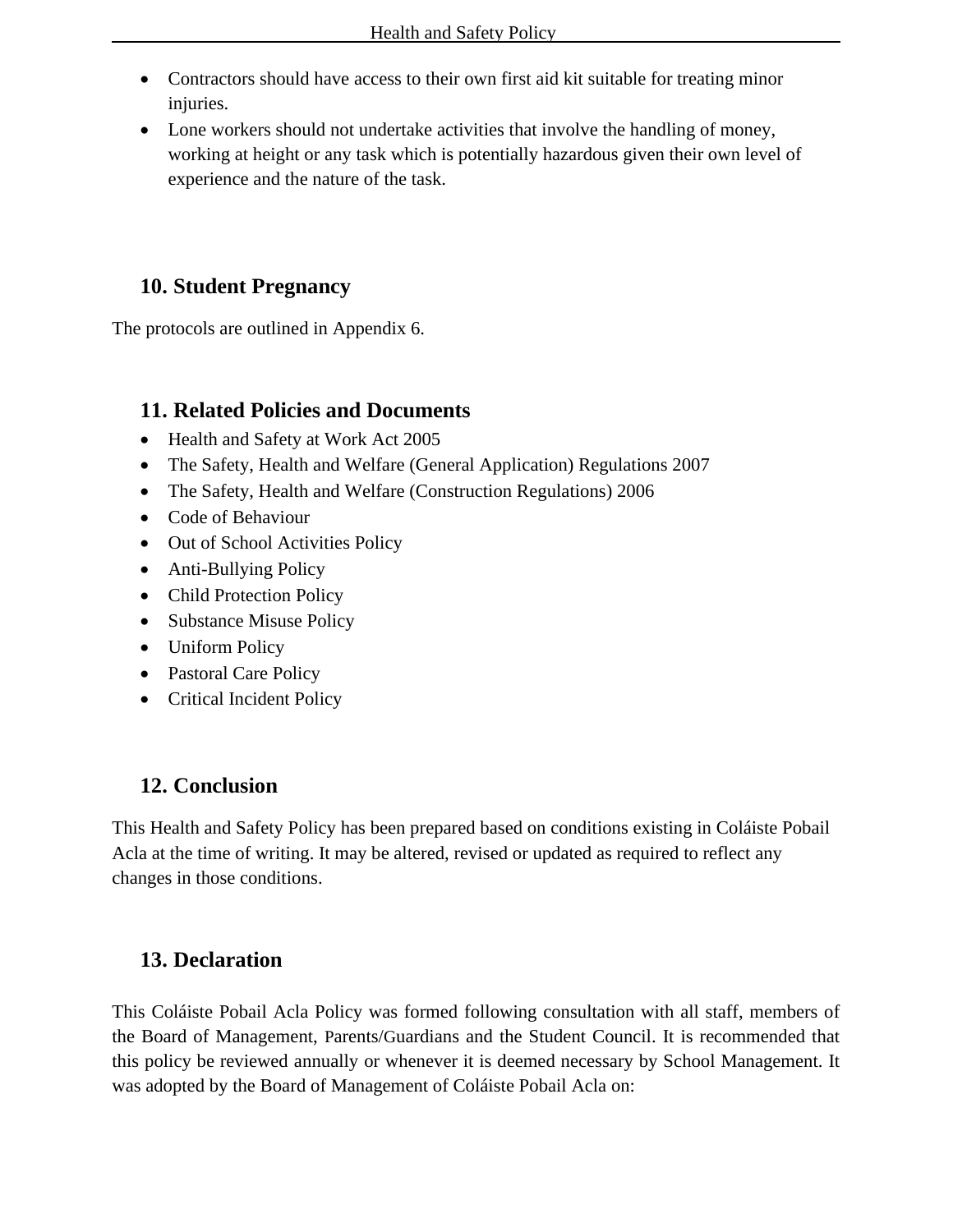| Signed: |                                        | Date: |
|---------|----------------------------------------|-------|
|         | Mr. Pat Kilbane                        |       |
|         | Chairperson of the Board of Management |       |
|         |                                        |       |
|         |                                        |       |
|         |                                        |       |

Signed: Date:

Mr. Paul Fahy

Board Secretary & School Principal (Acting)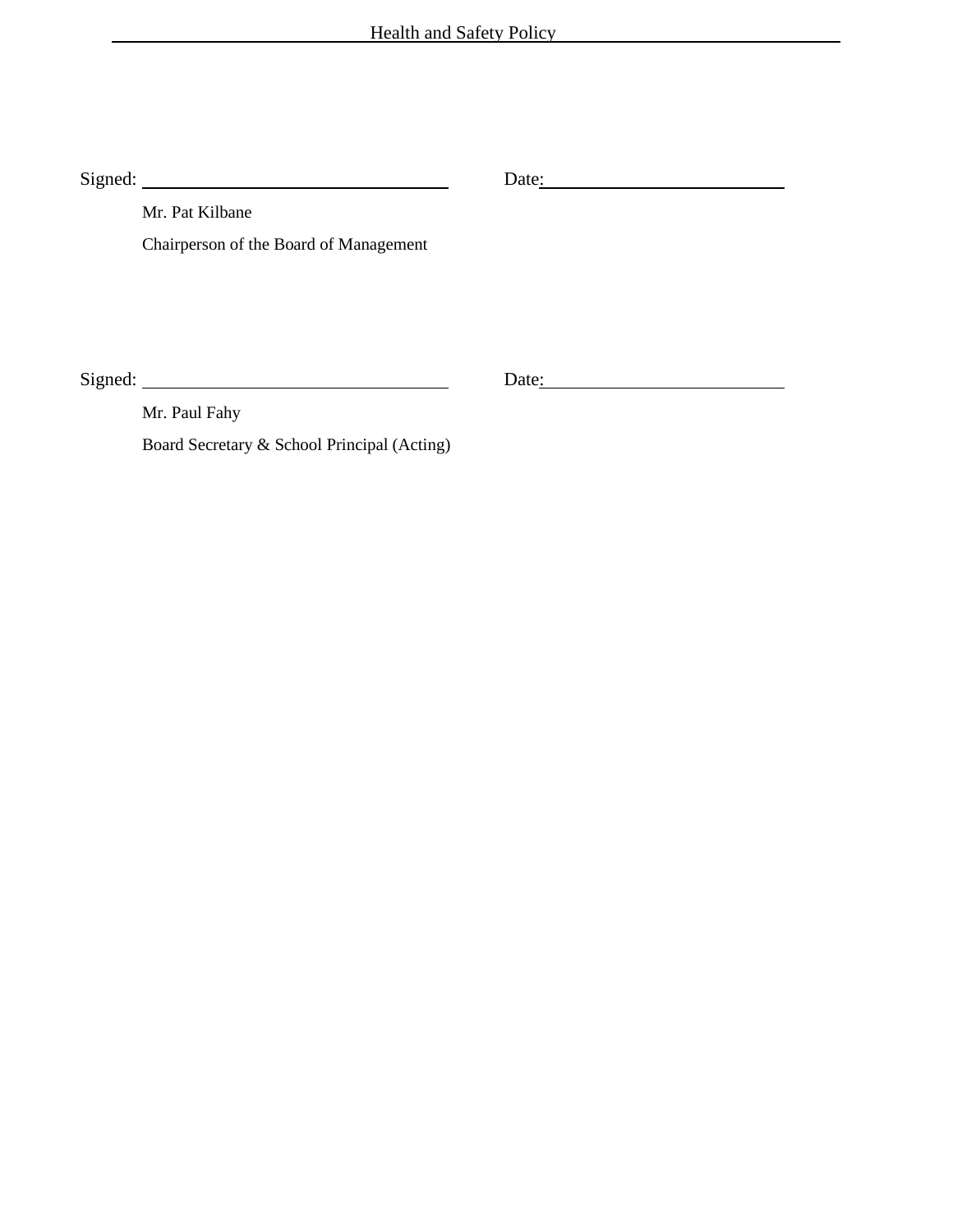## **14. Appendices**

#### **Appendix 1 - Hazards**

#### **Science Room**

#### Hazard:

Dangerous chemicals are stored in these rooms and are used for experiments. Flammable liquids are stored and used during experiments. Bunsen burners, hotplates, power supplies, specialised glassware, dissection instruments and lasers are used during experiments. Gas taps and electrical sockets are present in science rooms for experimental purposes.

Procedures for dealing with hazard:

- The Science Room is to be locked except when in use. Each teacher is responsible for locking the room at the end of each class.
- When the class teacher is absent the class should be supervised at an alternative location whenever possible.
- Pupils are not allowed to remain in Science Room without a teacher present.
- Chemicals must be properly labelled and stored in compliance with DES and HSA guidelines.
- Out of date chemicals must be disposed of in compliance with DES and HSA guidelines, this will be organised by members of the subject department and appropriate records should be kept.
- Safety equipment provided (e.g. gloves, safety glasses, etc.) must be used by teachers and pupils.
- Detailed instructions on the safe use of the science room are prominently displayed therein.
- Broken glassware to be disposed of in the appropriate manner.
- After school students should only be in the Science Room at the request of, and under the supervision of, a teacher.
- Eating and drinking is prohibited in Science Room.
- Chemical stores are kept locked.
- Fume cupboards are available to enable safe use of hazardous chemicals.
- Students are made aware of general and specific hazards before commencing experiment work.
- Safety exits are clearly displayed and not obstructed.
- Gas and electricity can be shut down by a main control in each science room.
- Fire extinguishers are available.
- A First Aid Box is available in each science room- supplied with plasters, sterile wipes, eye wash and burns spray.
- Accidents are reported in the school's main Accident Report Form book.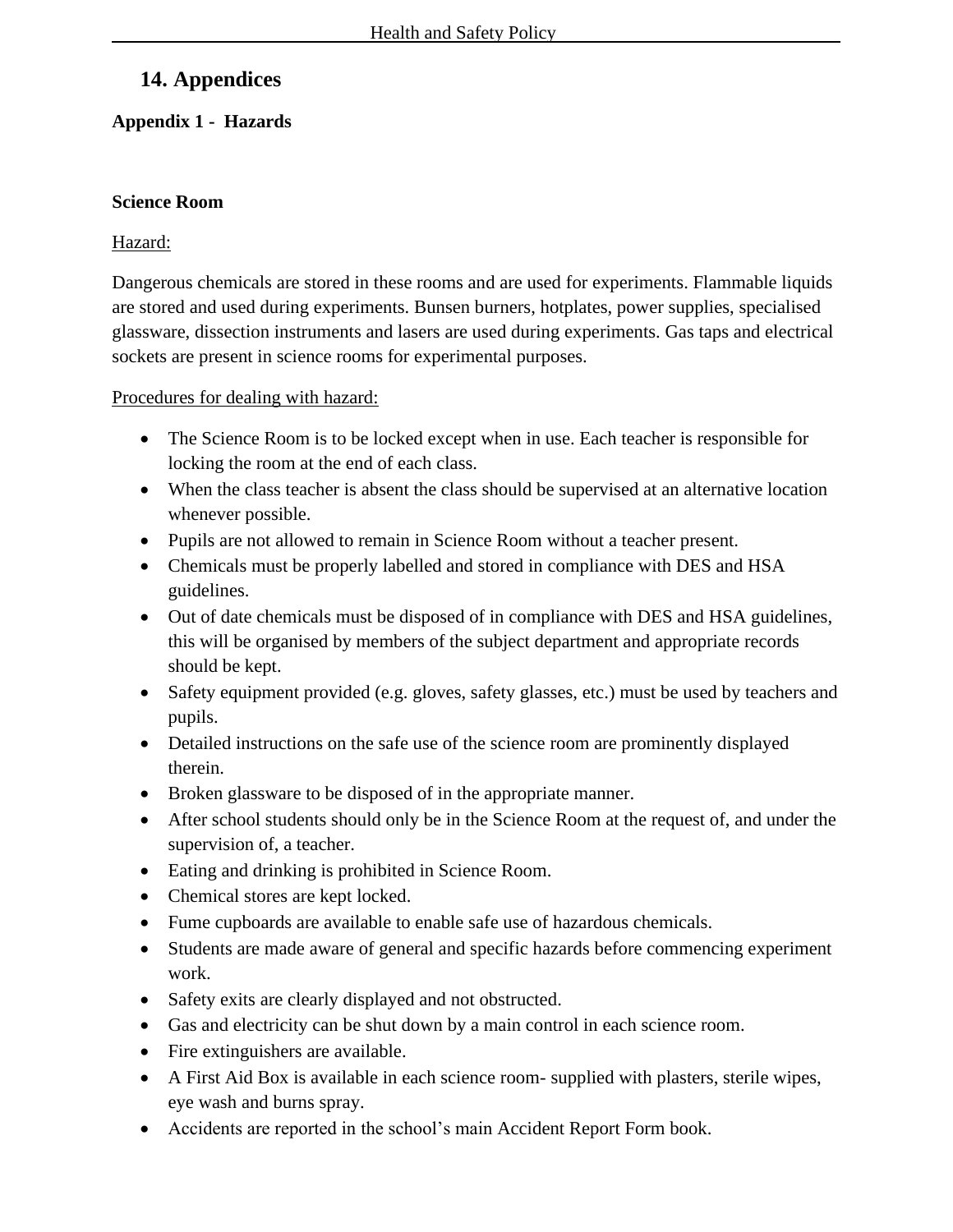#### **Home Economics Room**

#### Hazard:

Cooking and preparation of hot foods which could splash or spill on teachers or students. Risk of cuts when preparing ingredients for cooking. Cookers are operated by gas and electricity which require special safety procedures.

#### Procedures for dealing with hazard

- The kitchen must be locked except when in use. Each teacher is responsible for locking the room at the end of the class.
- Pupils are not allowed in the room unless a teacher is present.
- Safety equipment supplied (e.g. gloves) must be used by teachers and students where appropriate.
- All gas and electricity must be shut down at the main control.
- Plasters and sterile wipes are available in the First Aid Box.
- A mop is available for spillages.
- In the event of minor burns a burn spray is available in the First Aid Box. Medical attention should be sought if the incident is serious.
- 2 Fire extinguishers are available inside the classroom. 2 fire blankets are also available.
- A poster highlighting safety procedures is prominently displayed in each kitchen.
- Fire escape route prominently displayed in each kitchen.
- Any electrical appliance or piece of equipment found to be in an unsafe condition to be reported immediately to the appropriate authority.
- When the class teacher is absent the class should be supervised at an alternative location whenever possible.
- After school students should only be in the Home Economics Rooms at the request of, and under the supervision of a teacher.

#### Hazard:

Sewing machines contain sharp needles which present a danger to safety.

#### Procedures for dealing with hazard:

- A First Aid Box is available.
- All electrical appliances must be switched off at the end of each class.
- Students are not permitted to use any equipment (e.g. sewing machines, scissors, etc.) except under the supervision of their class teacher.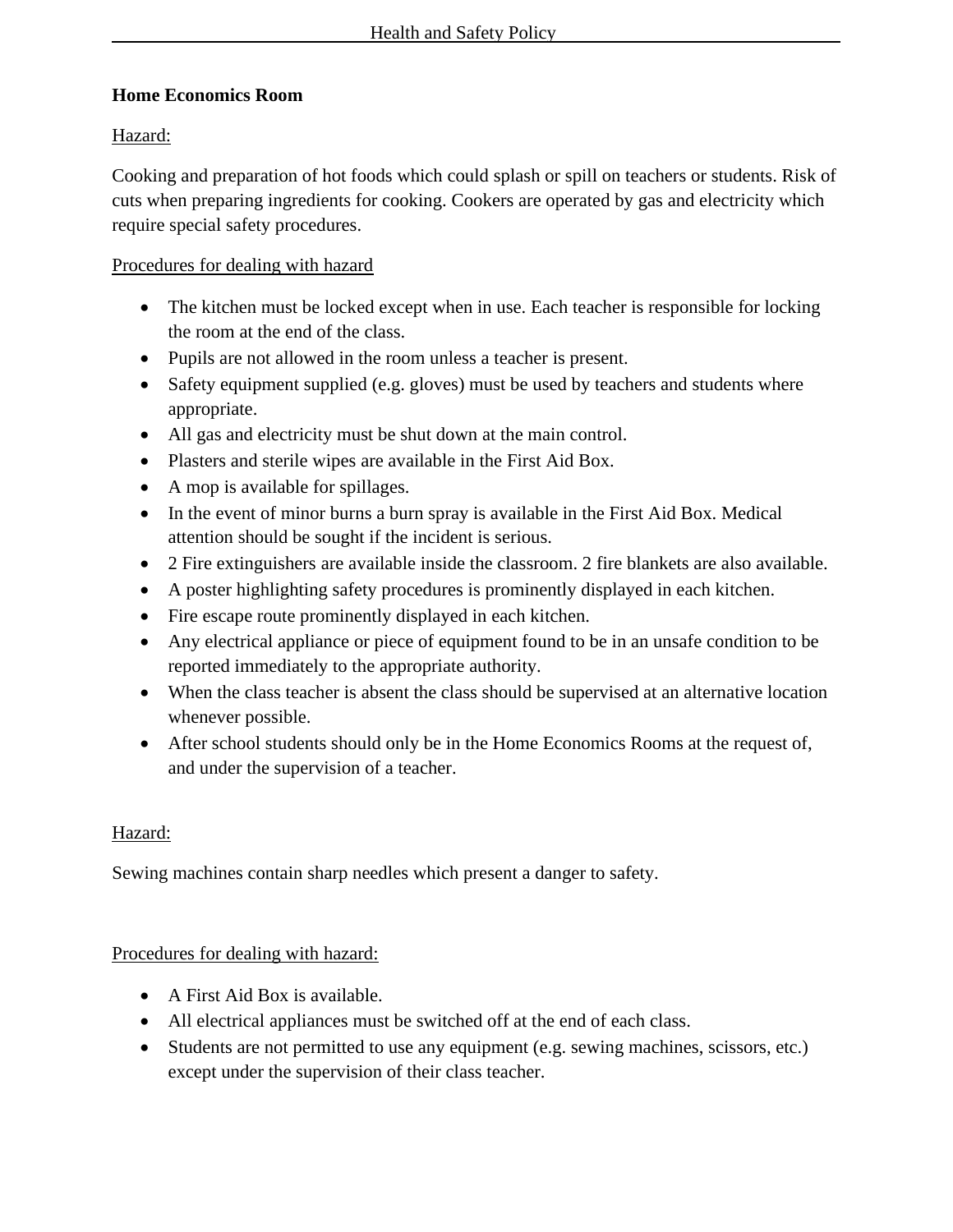#### **Art Room**

Procedures for dealing with hazard:

- Before students begin a new art project, safety rules should be presented to students. The instructor should verify that students understand the rules.
- The First Aid Box in the Art Room should be fully stocked and equipped.
- Gloves provided for cleaning.
- Class room safety rules published and displayed.
- Secure storage for materials.
- School safety rules made known to students.
- Annual equipment, furniture and room check.
- Students informed of evacuation procedures and evacuation map visible in Art Room.
- After school students should only be in the Art Room at the request of, and under the supervision of a teacher.
- The Art Room must be kept locked except when in use.

#### **Multiple Use Games Area (MUGA)**

Procedures for dealing with hazard:

- All equipment should only be used under the supervision of a qualified teacher.
- Faulty equipment should be brought to the attention of the teacher immediately.
- Appropriate clothing and footwear should be used for all activities undertaken.
- A First Aid Box is available in the Secretary's office for minor injuries.
- In the event of serious injury professional medical assistance should be sought.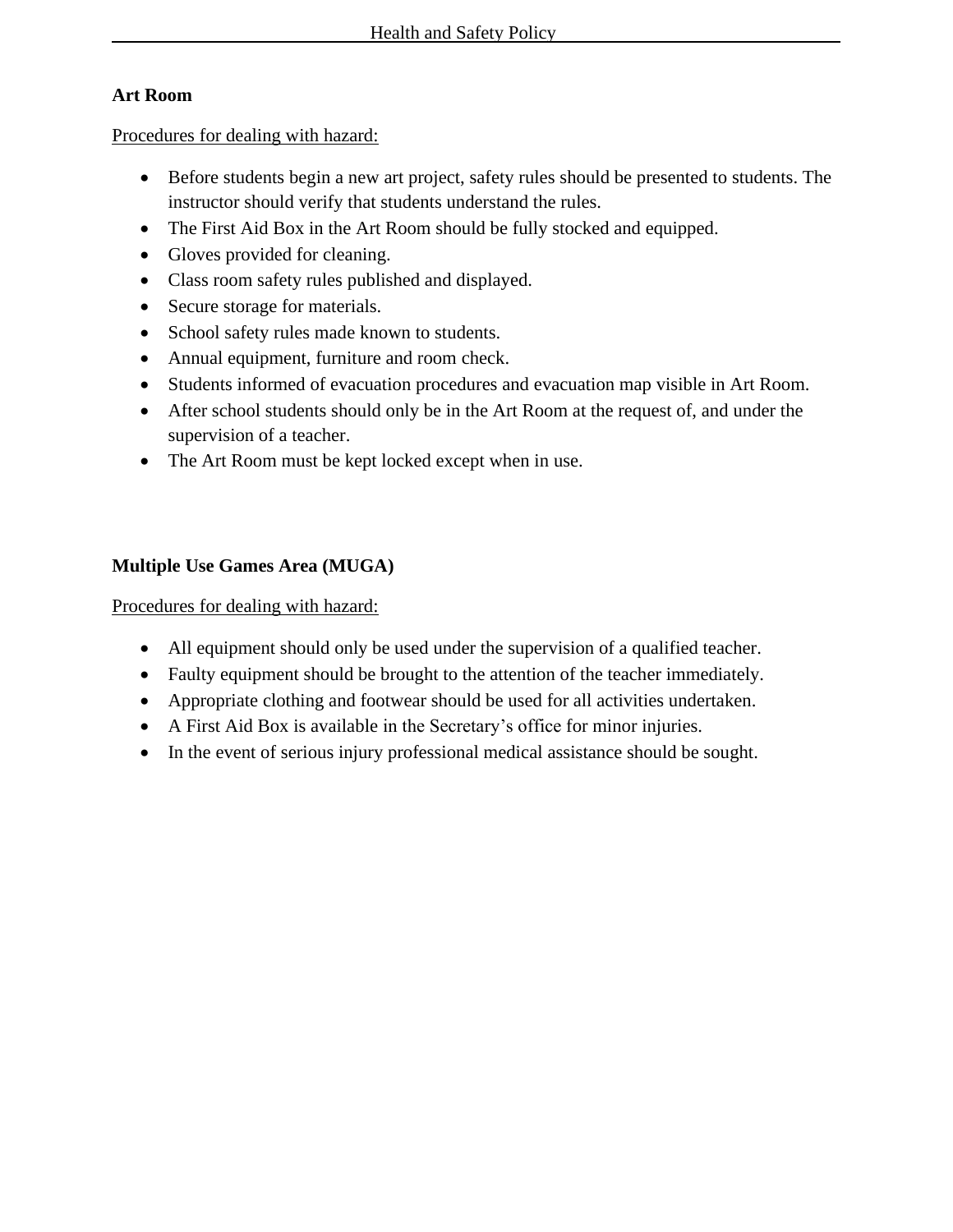#### **Construction Studies Room**

#### Procedures for dealing with hazard:

- The Construction Studies Room must be kept locked except when in use. Each teacher is responsible for locking the room at the end of each class.
- When the class teacher is absent the class should be supervised at an alternative location whenever possible.
- All machines should be used only under the supervision and guidance of the class teacher.
- On first entering the workshop students have the rules explained to them. They are then allocated a bench which they will use for the remainder of their time in the workshop.
- Signage is used to reinforce good practice.
- Faulty or malfunctioning equipment should be brought to the attention of the class teacher immediately.
- Schoolbags should not be left near machines where there is a risk of a student tripping on them.
- Pupils are not allowed in the room unless a teacher is present.
- Appropriate safety equipment must be used by teacher and students (e.g. safety glasses)
- After school students should only be in the Construction Studies Room at the request of, and under the supervision of, the class teacher.

#### Each student must adhere by the workshop rules:

- Show courtesy and respect towards other students at all times.
- Use hand tools correctly.
- No running in the workshop.
- Keep the workshop tidy.
- Wear goggles when using machines to keep eyes safe.
- Do not use a machine without having been shown how to use it properly and without permission to use it.
- Know where the emergency exit is.
- Be aware of the location of fire extinguishers.
- Wear a mask when using equipment that produces fumes.
- Check that tools are safe to use.
- Tie back long hair.
- Only one person per machine.
- Obey all teacher instructions.
- Ensure there is no loose clothing.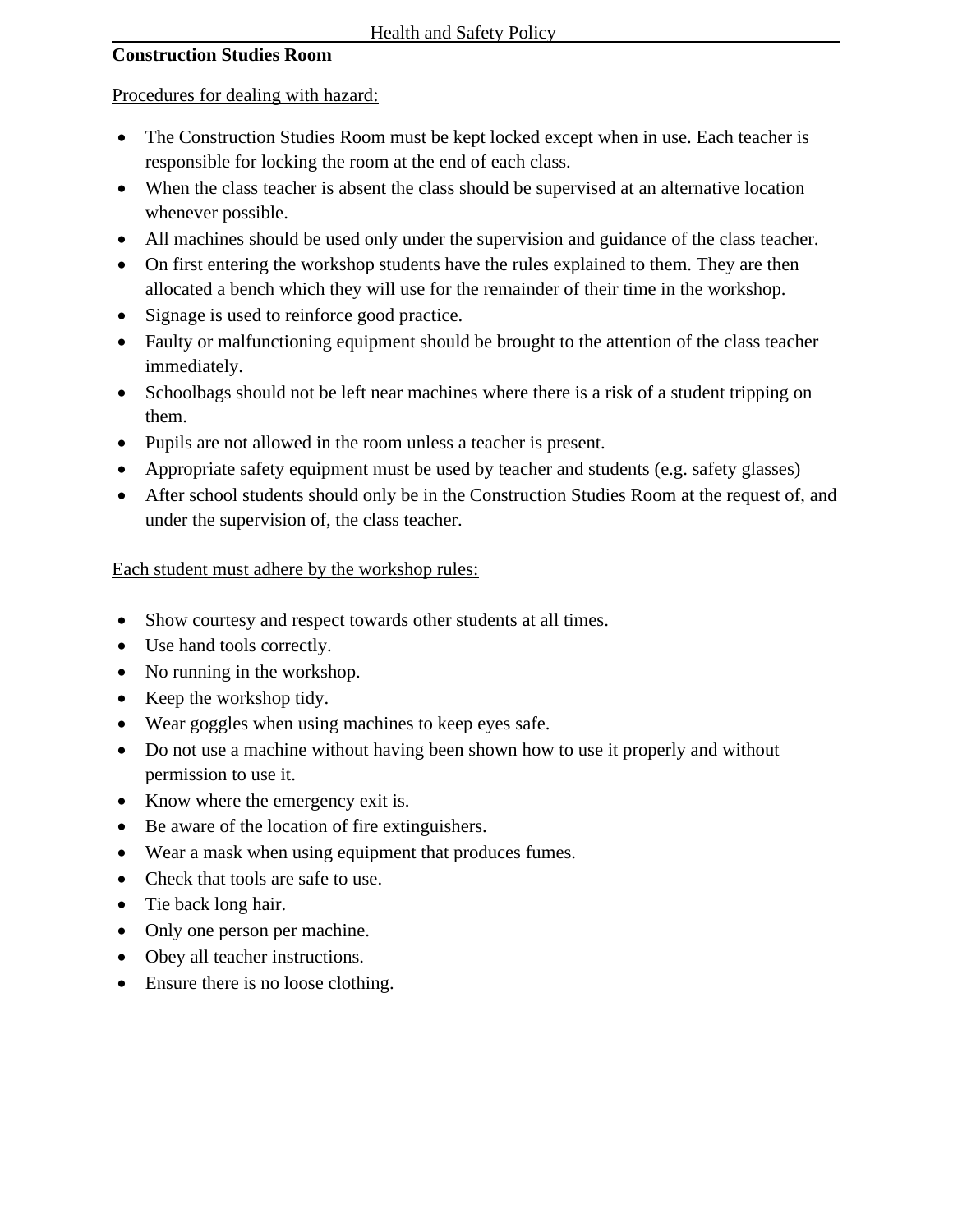## **Engineering Room**

#### Procedures for dealing with hazard:

- The Engineering Room must be kept locked except when in use. Each teacher is responsible for locking the room at the end of each class.
- When the class teacher is absent the class should be supervised at an alternative location whenever possible
- All machines should be used only under the supervision and guidance of the class teacher.
- On first entering the workshop students have the rules explained to them. They are then allocated a bench which they will use for the remainder of their time in the workshop.
- Signage is used to reinforce good practice.
- Faulty or malfunctioning equipment should be brought to the attention of the class teacher immediately.
- Schoolbags should not be left near machines where there is a risk of a student tripping on them.
- Pupils are not allowed in the room unless a teacher is present.
- Appropriate safety equipment must be used by teacher and students (e.g. safety glasses)
- After school students should only be in the Engineering Room at the request of, and under the supervision of, the class teacher.

#### Each student must adhere by the workshop rules:

- Show courtesy and respect towards other students at all times.
- Use hand tools correctly.
- No running in the workshop.
- Keep the workshop tidy.
- Wear goggles when using machines to keep eyes safe.
- Do not use a machine without having been shown how to use it properly and without permission to use it.
- Know where the emergency exit is.
- Be aware of the location of fire extinguishers.
- Wear a mask when using equipment that produces fumes.
- Check that tools are safe to use.
- Tie back long hair.
- Only one person per machine.
- Obey all teacher instructions.
- Ensure there is no loose clothing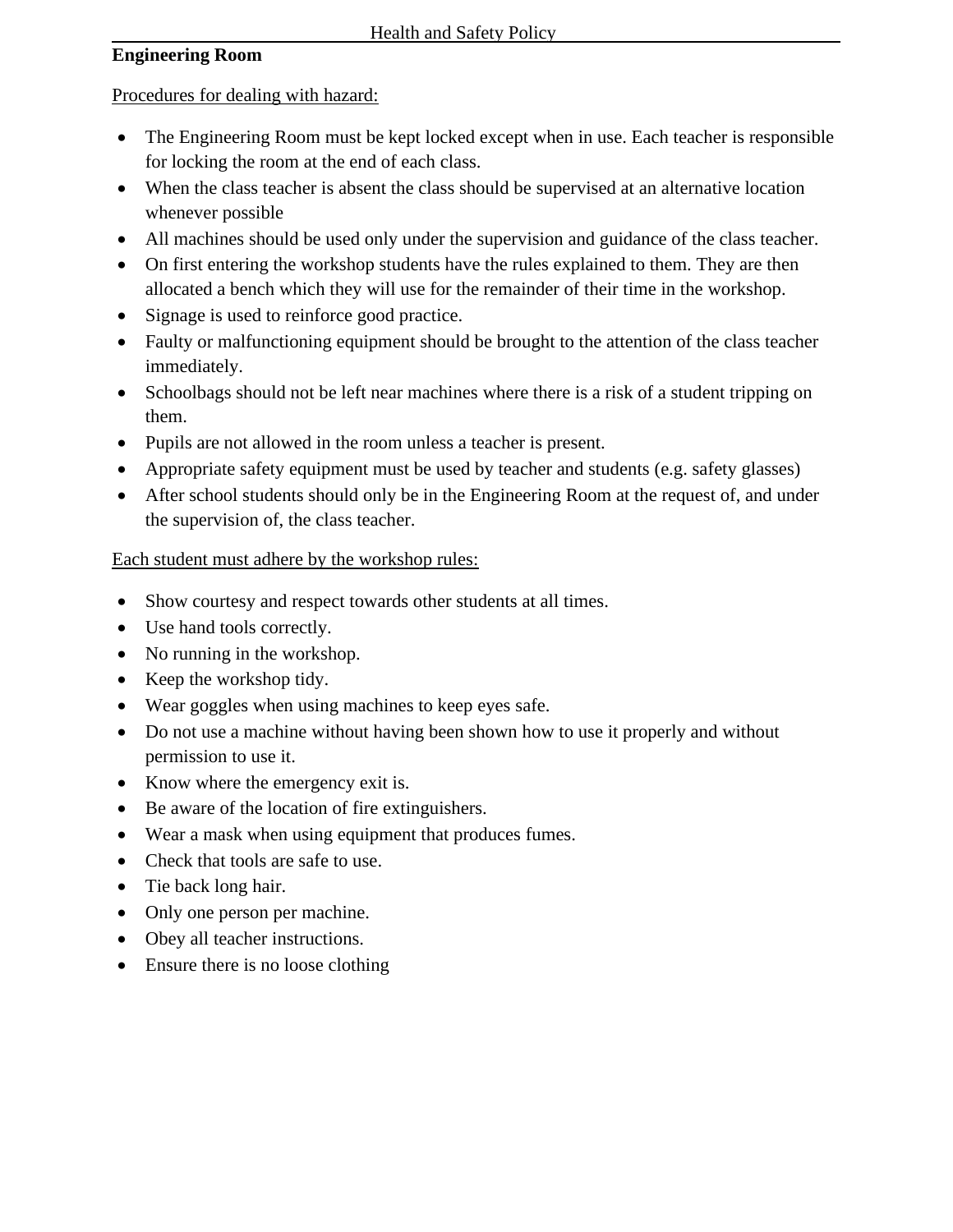## **Computer Room**

#### Procedures for dealing with hazard:

- Computer Room must be kept locked except when in use. Each teacher is responsible for locking the room at the end of each class.
- When the class teacher is absent the class should be supervised at an alternative location whenever possible
- Computers should be used only under the supervision of the class teacher.
- Pupils are not allowed in the room unless a teacher is present.
- Faulty and malfunctioning equipment should be brought to the attention of the teacher.
- Students should only be in the Computer Room after school at the request of, and under the supervision of a teacher.
- Students are permitted to use the computers for school related work only.
- All students and staff must abide by and follow the I.C.T. Policy

#### **Horticulture**

#### Hazard:

There are several pieces of equipment which are potentially dangerous if not used in the correct manner.

#### Procedures for dealing with hazard.

- Students are taught the correct method of handling, transporting and storing tools.
- The main tools used are spades, digging forks, secateurs and loppers.
- Most tools are manually operated but students are also taught overall safety on the farm and in the garden.
- Accidents are reported in the Accident Report Form in the office.
- Chemicals are rarely used as organic horticulture is taught. In the very few cases where the lessons refer to chemicals a placebo is used, and students wear protective clothing, goggles and gloves.
- When leaving the classroom to work outside or to visit a location off the school premises students are given instructions, e.g. the route to be taken, the length of time it should take and to remain together. The Out of School Activities Policy should be referred to for further information.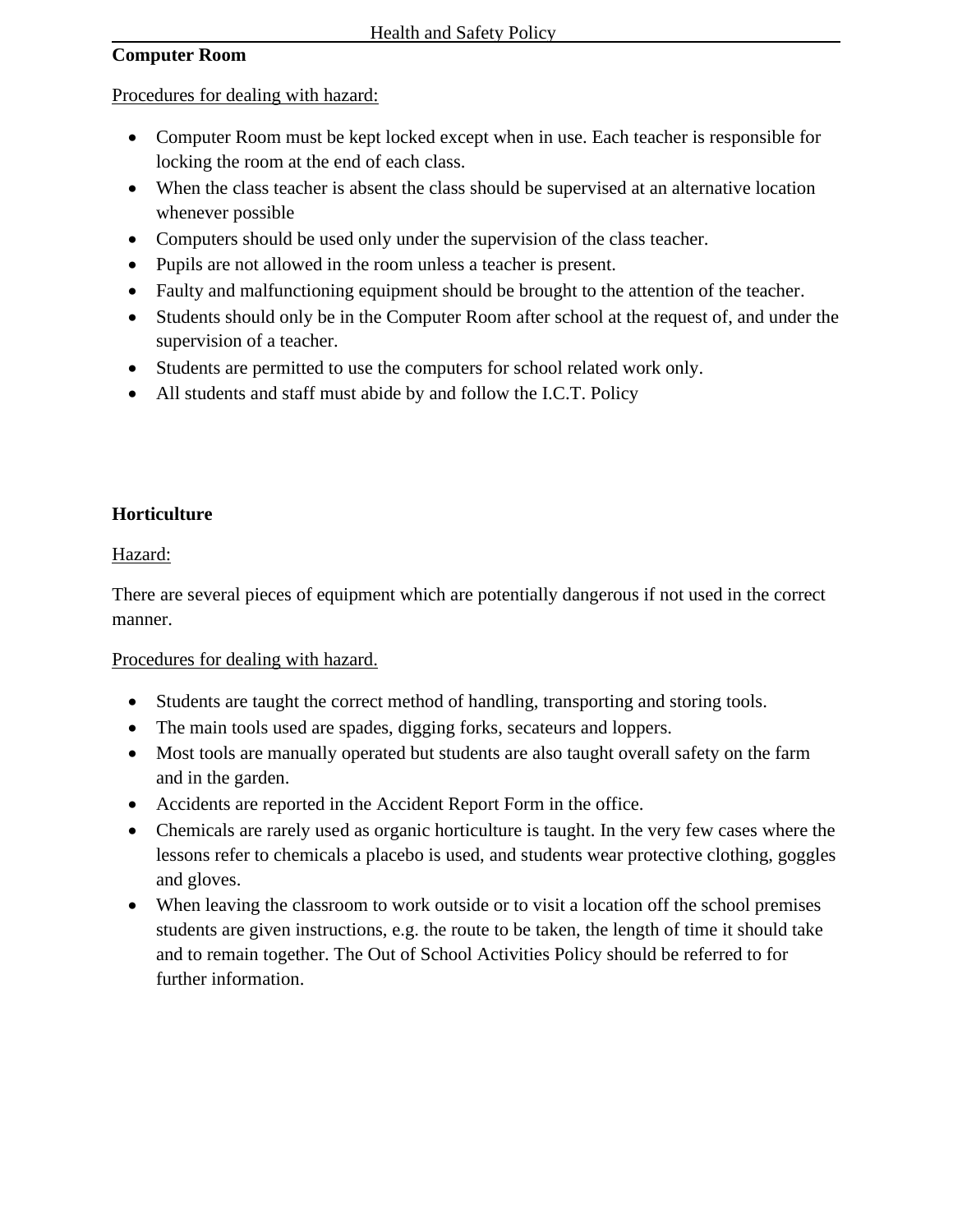#### **Student Movement**

#### Hazard:

The teachers are class based which entails considerable student movement during the course of the day. There is potential for congestion and student injury due to trips and falls.

#### Procedures for dealing with risk:

- Students are instructed to walk from class to class. No running is permitted.
- Students are supervised before school, at break-time, at lunchtime and immediately after school.
- To facilitate student movement students must queue for class as designated.

#### **School Grounds**

#### Hazard:

There are several areas on the school grounds which are potentially dangerous.

#### Procedures for dealing with risk:

The following areas are out of bounds to students;

- All classrooms (except under the supervision of a teacher)
- All rooftops
- All electrical appliances (unless being used under supervision)
- All plant and equipment
- Caretaker's storeroom
- The School Library (except under the supervision of a member of staff)

#### **School Bags**

#### Hazard:

School Bags left in inappropriate places constitute a risk in respect of trips and falls.

#### Procedures for dealing with risk:

- Lockers are provided for all students who wish to avail of them.
- Bags are not permitted in areas which block doors, fire exits or in areas where there is pedestrian traffic.
- Where racks are provided students are expected to use these for the storage of their bags.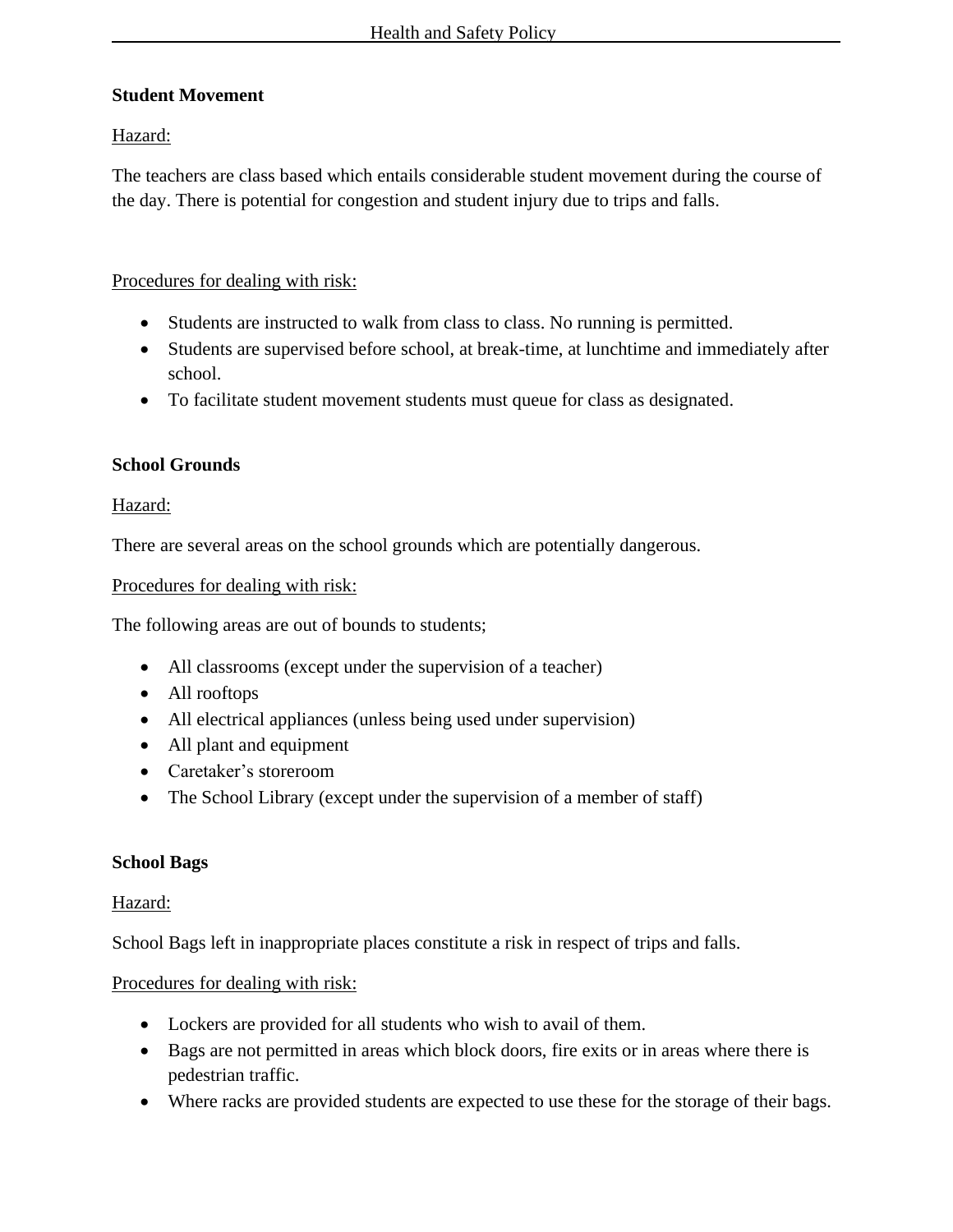• Students should be reminded (by their Class Tutor) to use their lockers appropriately in order to reduce the number of books they carry around, thereby reducing the weight of their school bag.

#### **General Information**

#### Rules regarding what to do in case of an accident:

Pupils to stay calm, inform the teacher of what has occurred and await instruction from teacher. A student may be dispatched to get assistance from the school office or another teacher. The teacher will stay with the student who has been injured. In case of an accident with the teacher a student should seek help from the school office or another teacher.

#### Rules regarding what to do in case of a fire:

Fire evacuation procedures should be clearly displayed. Pupils to stay calm, leave all their goods in the classroom and line up in an orderly fashion as directed by the teacher. If a fire should occur near a student, the student should inform the teacher immediately.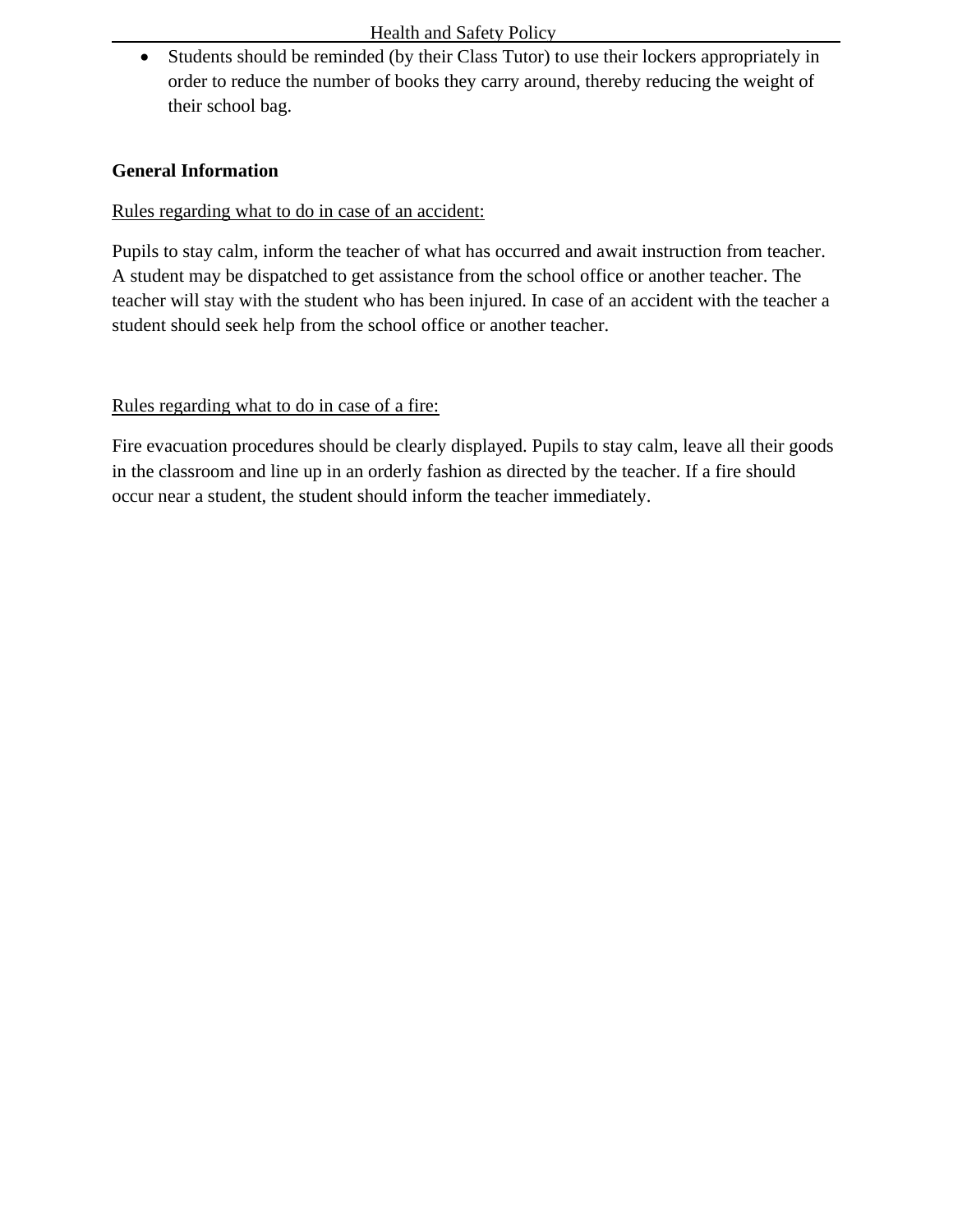## **Appendix 2 - First Aid**

First Aid Kits are available in the Secretary's Office, Construction/Engineering and Home Economics Room. There are also kits available for teams. For matches the kit should be collected and returned to office. A list of qualified first aiders should be displayed in the staff room and in the Secretary's office.

A defibrillator is available outside the Staff Room. A list of personnel trained to use a defibrillator will be visible at the defibrillator.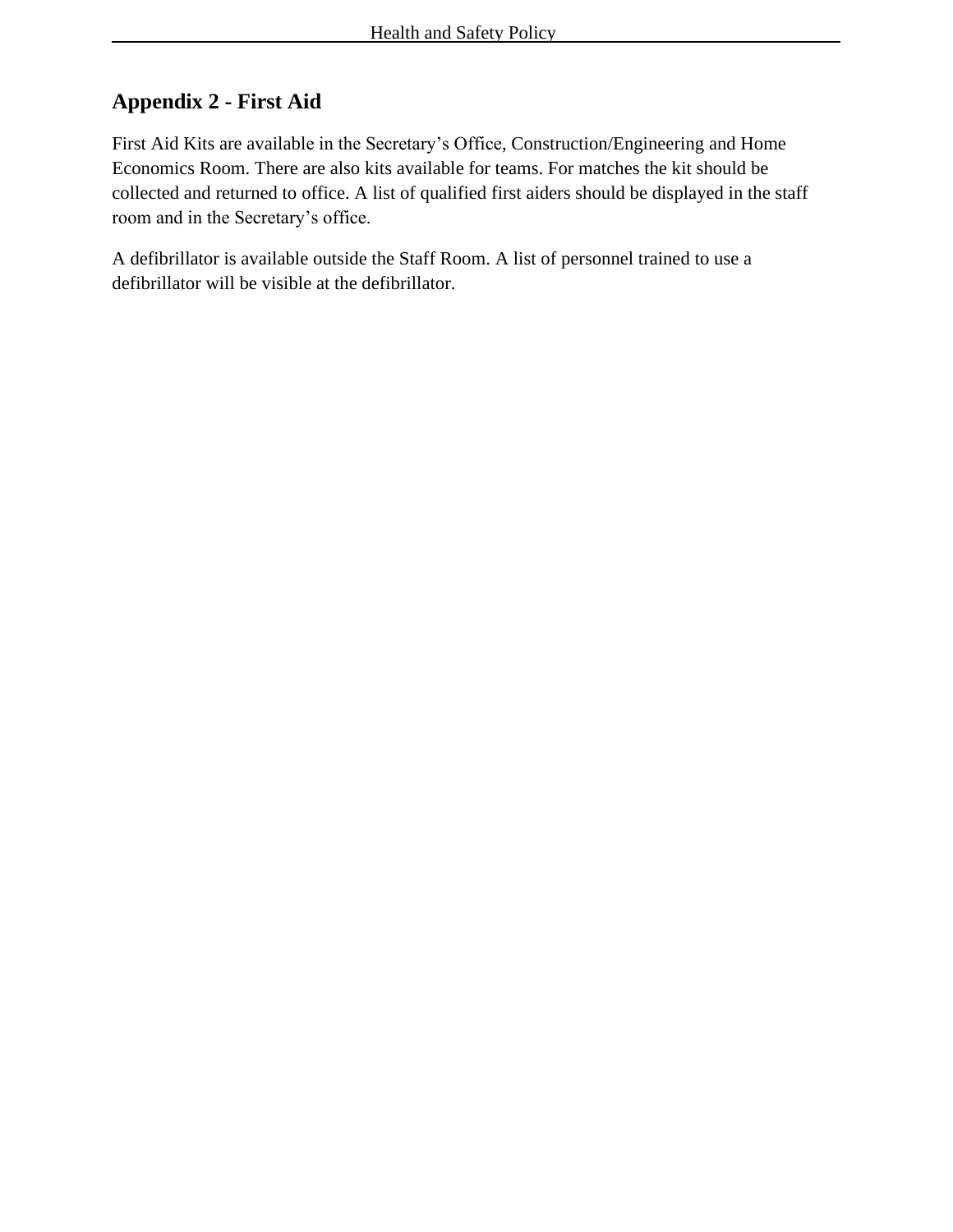## **Appendix 3 - Sports Protocols**

- All students are insured as part of the school insurance scheme.
- Two people to accompany a team to games. If cover cannot be provided for two members of staff one member of staff will travel with one other Garda Vetted adult approved by School Management.
- Team mentor is responsible for bringing a first aid kit to all games.
- In the event of a serious injury a team mentor will immediately contact the school Principal and the Parents/Guardians of the injured student.
- If the injury requires immediate medical attention the teacher should contact the emergency services and one of the two adults in charge should accompany the student to the hospital/clinic. That person should wait at the hospital/clinic with the student until such time as a Parent/Guardian or other family member arrives.
- If an injury requires the attention of a local doctor a staff member should accompany the student to the doctor, on their return to school and wait with the student until such time as a Parent/Guardian or other family member arrives.
- If the Parents/Guardians of the injured student is in attendance at the game they may take the student to the hospital/ doctor if they wish to do so.
- The teacher should report any incident/accident on an Accident Report Form upon his/her return to the school.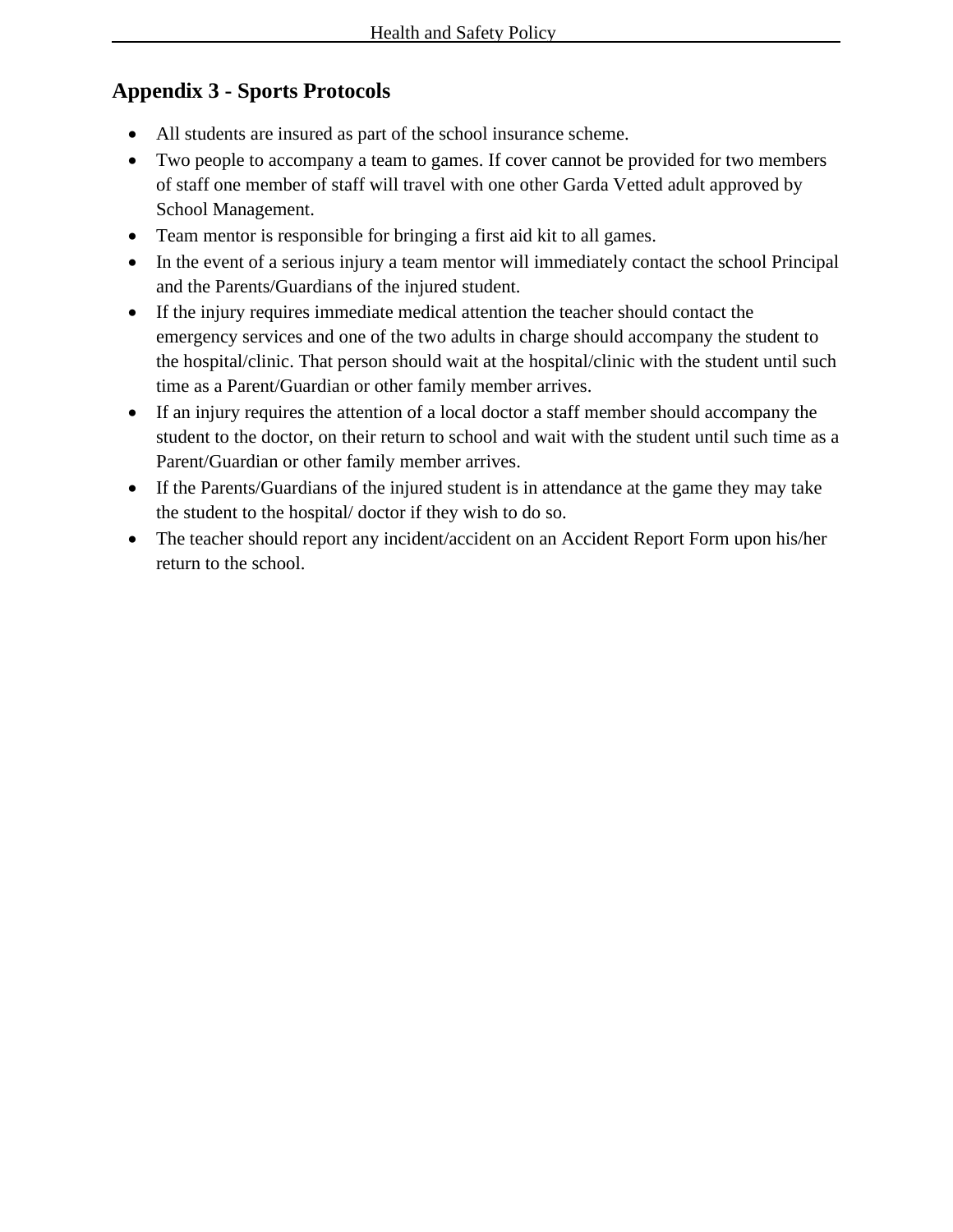## **Appendix 4** - **Administration of Prescribed Drugs**

- School staff are prohibited from administering any medication to students except for administering an epi-pen in the case of an allergic where the Parents/Guardians have given prior approval.
- Parents/Guardians should inform school authorities of any student allergies at time of enrolment or when such allergies come to notice. Written consent should be given if Parents/Guardians wish that an epi-pen be administered to their son/daughter.
- School authorities should be notified if a student is on any ongoing medication e.g. treatment for diabetes (adrenalin pen, etc.).
- Where necessary the school will store and make available to the student prescribed medication in accordance with written medical instructions from the student's doctor. The school authorities will also make available a suitable location for administering the medication.
- All medication should be administered out of public view.
- No student should consume prescribed medication on the school premises without the prior knowledge and approval of the Principal.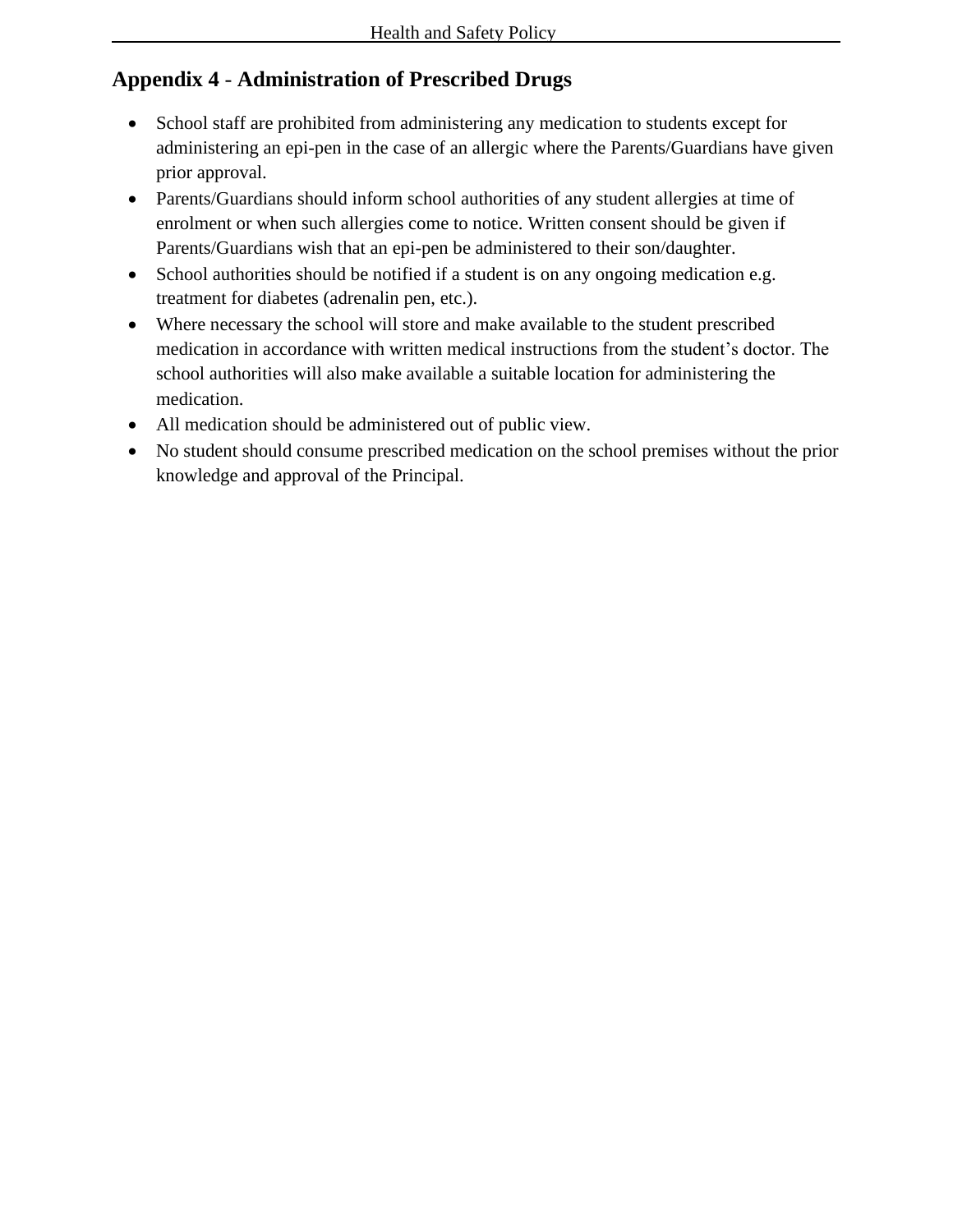## **Appendix 5 - Transport**

The close proximity of the student population to motorised traffic constitutes a significant risk. A number of protocols have been put in place to minimise this risk:

- Students are not permitted to drive/park vehicles on the school premises.
- School buses do not enter the school premises but stop at designated areas near the boundary of the school grounds.
- Parents'/Guardians' cars are not permitted to enter the school grounds to drop or collect students unless approved by Principal when there are exceptional circumstances (e.g. the student is on crutches or in a wheelchair, etc.).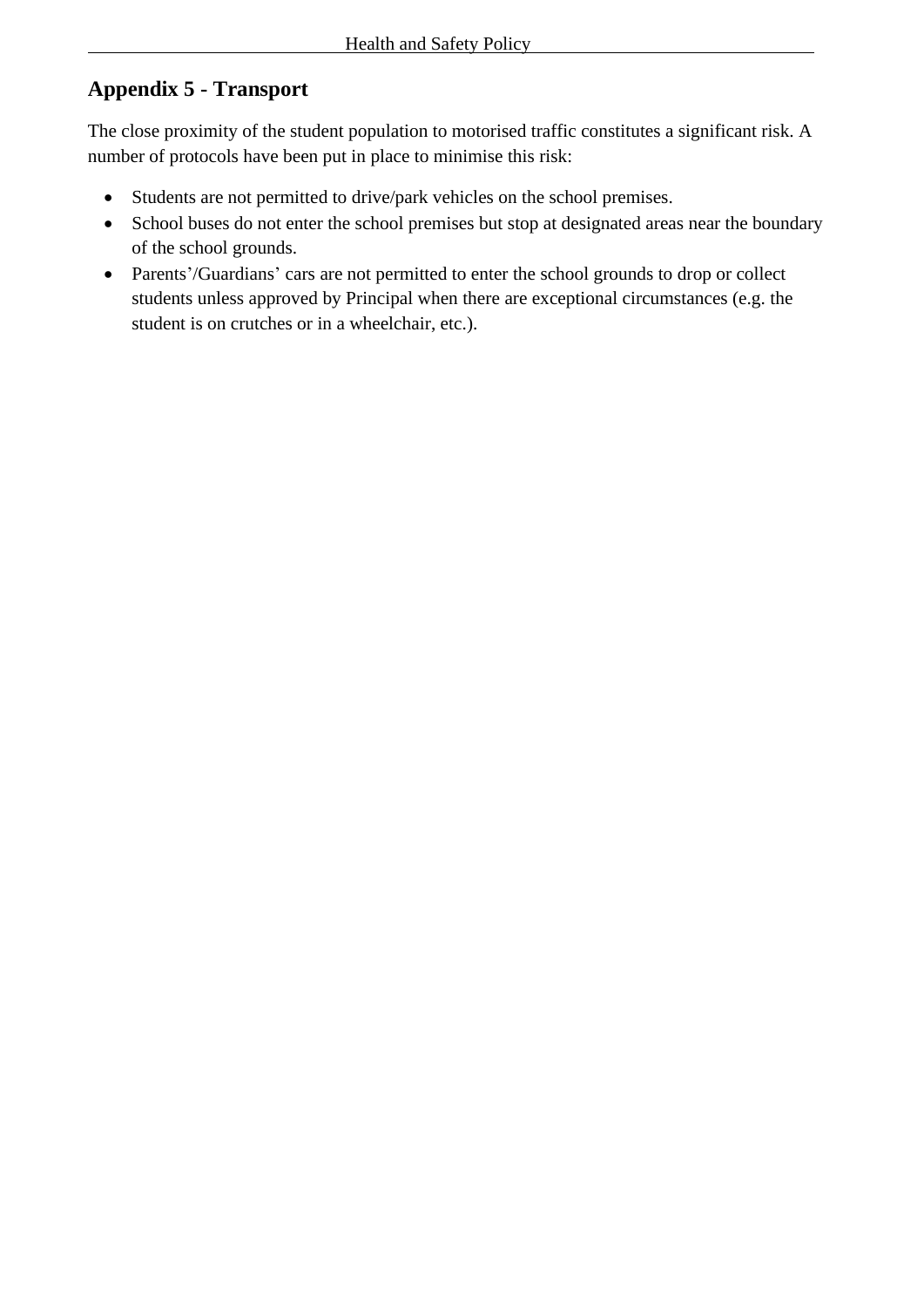## **Appendix 6 - Students who are pregnant while attending Coláiste Pobail Acla**

This protocol is based on the Guidelines as contained in:

'Guidelines for Best Practice in Supporting Students who are Pregnant and those who are Parents within our Education System'. Produced by Treoir

Teen pregnancy and parenthood can with effective support lead to positive outcomes for the parent and child. The education system is one of the agencies well placed to promote this aspect of social inclusion. Teenage pregnancy and parenthood has been identified as an important social, health and education issue.

#### Aim of this Protocol

To put in place supports aimed at ensuring that students who become pregnant or who are parents are supported to continue in education.

Core Principles underpinning this protocol

- The vulnerability of a student who is pregnant needs to be kept to the fore at all times.
- There may be a number of issues in relation to disclosure, health issues and choices.
- Partnership between school, home/family, community/statutory agencies and voluntary bodies is central to supporting a student in this context.
- Respect and support from within the school for those who volunteer to work with these students.

#### Response to a Disclosure of Pregnancy

- Identify and respond to the individual needs of students who are pregnant and those who are parents in the school.
- Support the student while attending Coláiste Pobail Acla for the duration of their pregnancy and support their return to education following the birth of their baby.
- Ensure within the resources available to Coláiste Pobail Acla, that health and safety matters relating to a pregnancy are met. This may where necessary and appropriate involve referral to outside agencies.
- Ensure that each student who is pregnant is aware of the range of supports available to her.
- Raise the awareness of those in education on the necessity to both sustain an environment where student care is paramount and whereby a student who is pregnant will feel able to disclose their pregnancy.
- Enable the school to respond in a focused and planned way to the range of needs that emerge throughout the pregnancy.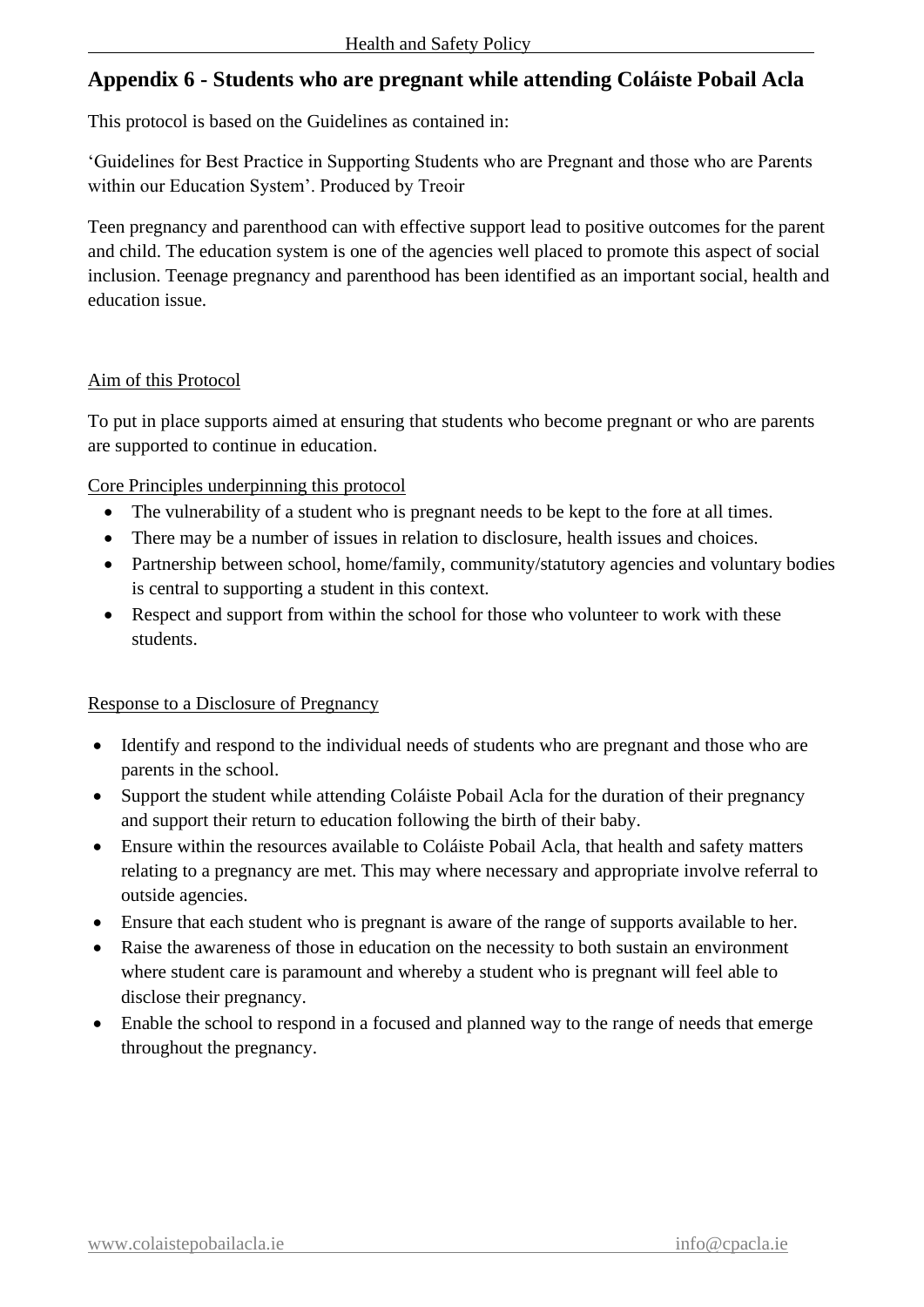#### Confidentiality

- Confidentiality is about managing sensitive information that arises in a trusting relationship and doing so in a manner that is respectful, professional, and trustful and in accordance with the policy practice of Coláiste Pobail Acla.
- All staff members must inform the Principal if it comes to their attention that a student at Coláiste Pobail Acla is pregnant.
- Principal will inform relevant personnel including relevant staff, students' Parents/Guardians and where appropriate relevant outside agencies
- Having informed the Principal, all staff should treat in confidence information about students including: name, address, biographical details and other descriptions of the individual's life and circumstances which might result in identification of the student member.
- The student should be informed that the Principal must be informed of the disclosure.
- The personal circumstance of any student should be disclosed to other staff only on a 'need to know' basis.
- Staff should always show respect for the interests and welfare of students.

## Disclosure

The following guidelines aim to ensure that in the event of a disclosure of a pregnancy that the disclosure is handled in a manner, which is respectful, sensitive and at all times is supportive of the students' well-being. Students should feel safe and comfortable in coming forward to make disclosures. A disclosure of pregnancy may come from the student themselves, her partner (who may also be a student), Parents/Guardians or a third party.

Staff cannot make a promise to keep a disclosure of pregnancy a secret as the Principal must be informed. This must be managed in a sensitive transparent way with the student concerned.

The initial disclosure may be a partial disclosure or a series of indirect questions about pregnancy which is often to gauge the reaction of the staff member to the fact that the student may be pregnant.

The student may be experiencing a wide range of emotions in response to the pregnancy which can often be conflicting and traumatic and include:

- Fear, uncertainty with regard to what is involved.
- Guilt, blame, embarrassment, confusion and anxiety while awaiting a reaction from the person to whom the disclosure is being made.
- Fear of consequence from the disclosure particularly if the Parents/Guardians are unaware of the pregnancy.
- Stigma resulting from the perceived reaction from the staff, other students and the community generally.

If the disclosure is by either of the two individuals directly involved, he/she will most likely have deliberately chosen the person whom they wish to disclose to because of their sense of trust in the person.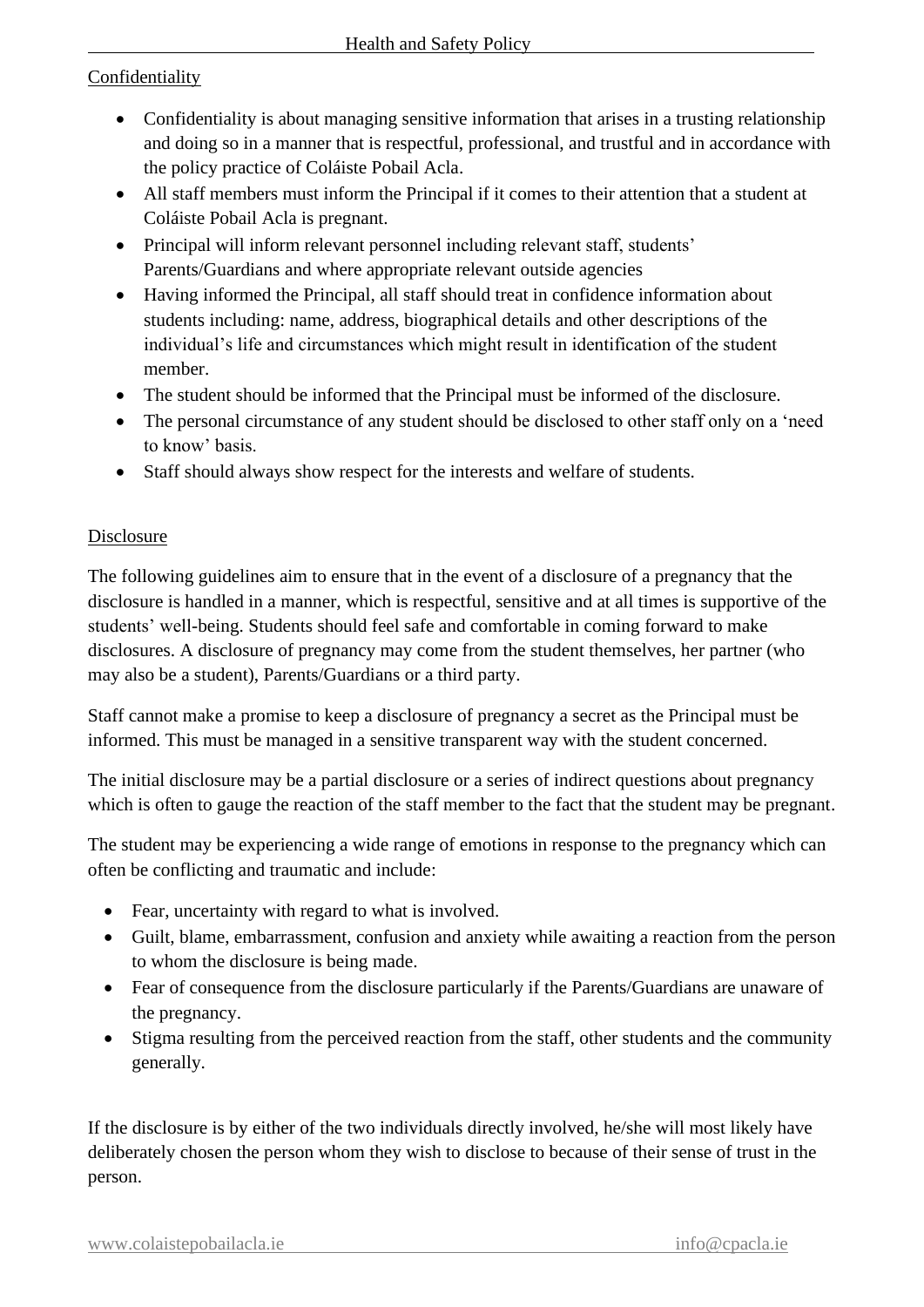All disclosures of pregnancy or suspected pregnancy should be treated seriously in an informed, sensitive and professional manner.

It is important to observe what is said and the behaviour of the student as the disclosure is being made, noting any signs of anxiety, stress, fear, etc.

In the event that a disclosure occurs when the teacher is otherwise occupied, finding the space, including physical space, to stop and listen is important.

- Allow the student to talk without prompting, do not rush the student.
- Maintain a calm atmosphere throughout this time.
- Avoid questions that provide a yes or no answer as these may curtail the spontaneous nature of the disclosure.
- Be honest and do not promise what you cannot deliver especially confidentiality.
- Check with the student how she/he is at the moment both psychologically and health wise.
- Inform the student about the procedure that is followed and if known, the level of assistance, which the school and external agencies can provide.
- Agree/outline the next steps with the student in the process, in particular explore if Parents/ Guardians are aware of the pregnancy and how best to inform them.

Should the student disclose or if it is suspected that the pregnancy occurred as a result of child abuse, the Principal/ Designated Liaison person (DLP) or Deputy Designated Liaison person (DDLP) must be informed immediately and the school child protection policy implemented in line with the Children First Child Protection Guidelines and Department of Education Guideline.

#### School Response to Disclosure

- If Psychological Report is available, it must be reviewed immediately.
- The Principal will appoint a contact person for child.
- Structured meetings on a regular basis will take place with the contact person and the student and if required the Principal.
- The Principal and one other (usually the contact person) will liaise with Parents/Guardians & outside agencies.

#### Working with Parents/Guardians of Student Concerned

In the spirit of working in partnership with Parents/Guardians and in safeguarding the health and safety of a student the school has a responsibility to ensure that Parents/Guardians are unaware of the pregnancy that they are informed about the pregnancy at the earliest possible convenience.

In order to ensure the best outcome for the student if a disclosure/ suspicion of pregnancy has emerged the following points should be borne in mind:

- Be sensitive to the rights, needs and concerns of Parents/Guardians.
- Good practice suggests, in order to ensure an ongoing working relationship with the Parents/Guardians, open, honest and non-judgmental communication from the start is essential.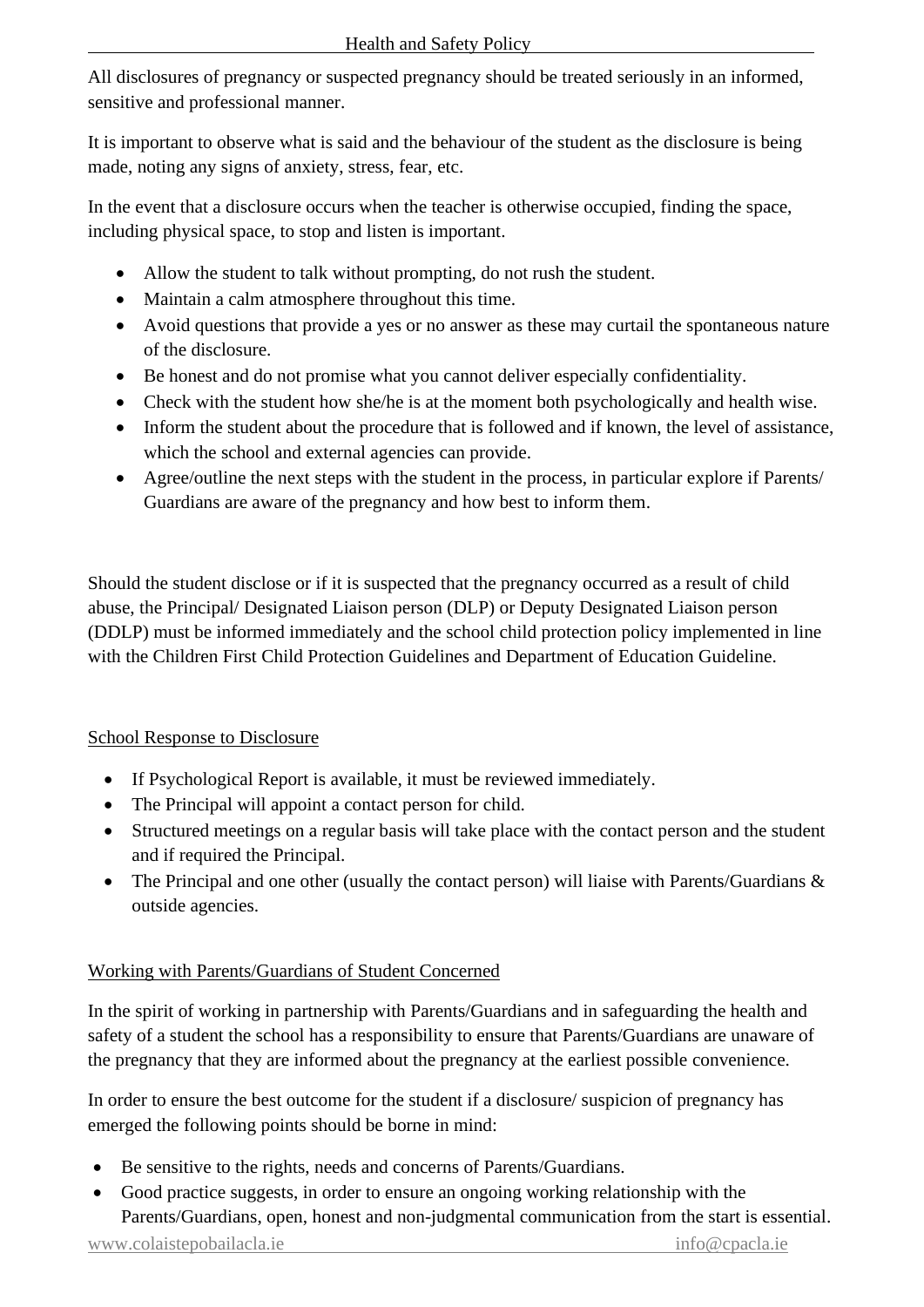• As an initial step it is important to work with the student on a one-to-one basis to explain why the Parents/Guardians need to know particularly from a health perspective and to enable the student to tell them herself at home.

Parents/Guardians need to be informed and if the student remains unable to inform the Parents/Guardians on her own, the key support person and the principal could set up a meeting with the Parents/Guardians in consultation with the student and support the student when telling her Parents/Guardians herself.

If the student remains unable or refuses to inform the Parents/Guardians, it is important that she is informed that the school is obliged to do so in her best interests, unless doing so is likely to endanger the student in any way. In the event that such a potential risk has been identified, the school will need to determine the nature and extent of the risk and if necessary liaise with colleagues in the local Health Service Executive without delay to agree on an appropriate plan of action.

If no such risk is identified the Principal/ key support person will set up a meeting with the Parents/Guardians and the student to inform them about the pregnancy, remaining at all times sensitive to the potential stresses at this time. It is important that the school offer support to the student and the Parents/Guardians and link them to other support services as required.

The school should reassure the Parents/Guardians and the student of their commitment to support the student to remain in school and partake in school life.

A set of subsequent meetings to be arranged to provide ongoing support and information with both the Parents/Guardians and the student. During these meetings the Parents/Guardian should be informed of the role the school will now play in partnership with the Parents/Guardians, student and other agencies. This may include the development of a care plan for the student.

#### Fatherhood

The needs of young men who are expectant parents or are parents within our education system are quite often similar to those of young women. They too may feel isolated and alone with a different set of responsibilities than that of their peers who are not parents.

For those who are no longer in a relationship with the child's mother and are not their child's main carer this can be a very lonely time.

Many feel guilty about not being able to support the mother and child properly, emotionally and financially.

A number of barriers have been identified as to why young fathers are not more involved in their children's upbringing, namely inadequate housing, low income and resistance from the mother or from members of either family.

It is recommended that schools acknowledge young men who are expectant parents and put in place supports aimed at ensuring that they are supported to continue their education and encouraged to play an active role in the parenting of their children.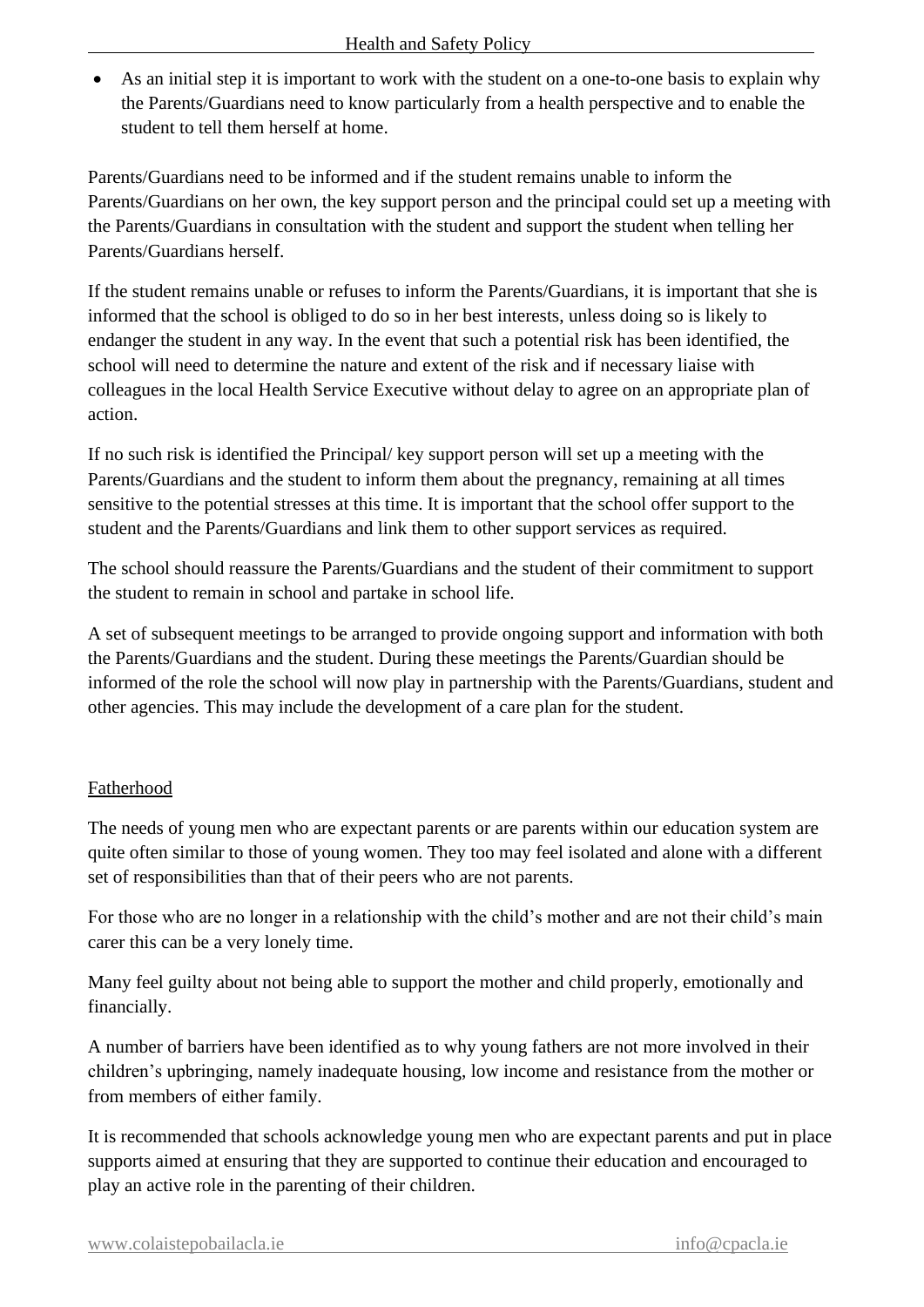#### Student Care Plan

In order to create the best conditions to support the student throughout their pregnancy and to provide the necessary level of support to the student good practice would suggest that a care plan be developed in partnership with the student, Parents/Guardians and any relevant external agency

The care plan should be developed to meet the individual needs of the student which will address: support during pregnancy, health and safety matters, expectations of the school with regard to the performance of the student and address the issue of continuing in education following the birth.

All aspects of this plan should be developed in consultation with the student concerned.

Maintaining the balance between supporting the student and carrying out its business in a normal way is crucial for the school. This may involve discussing with the student and Parents/Guardians what is acceptable behaviour and norms for the student during pregnancy and after the birth. This discussion should take account of the needs of the student, teachers and other students.

#### Role and Responsibilities of Staff

Coláiste Pobail Acla will designate a member of staff who will act as a key support person to work with the student throughout the pregnancy and after the birth.

In as far as is possible, the individual should be student centred and have a specific interest in such matters as pastoral care and have shown particular skills in the area of student support.

The key support person/teacher is not expected to have expertise with regard to counselling a student who is pregnant on the outcomes of that pregnancy and options open to her at that time.

The support person/teacher would act on behalf of the school as a liaison with the student and the Parents/Guardians in addressing issues raised by the pregnancy for the student, the school or other agencies as required.

The key support person/teacher in collaboration with the student and her Parents/Guardians would design a care plan for the care of the student while attending school.

The care plan will involve the Parents/Guardians and the student meeting with the assigned staff member at intervals during the pregnancy.

It is recommended that the key support person/teacher should meet with the student at regular intervals, at least monthly to monitor and review the plan.

Provision should also be made for additional ad hoc meetings with the student at other times as specific needs arise and to offer whatever support is relevant.

The key support person/teacher may also need to attend external meetings with other agencies, which may arise when implementing the plan.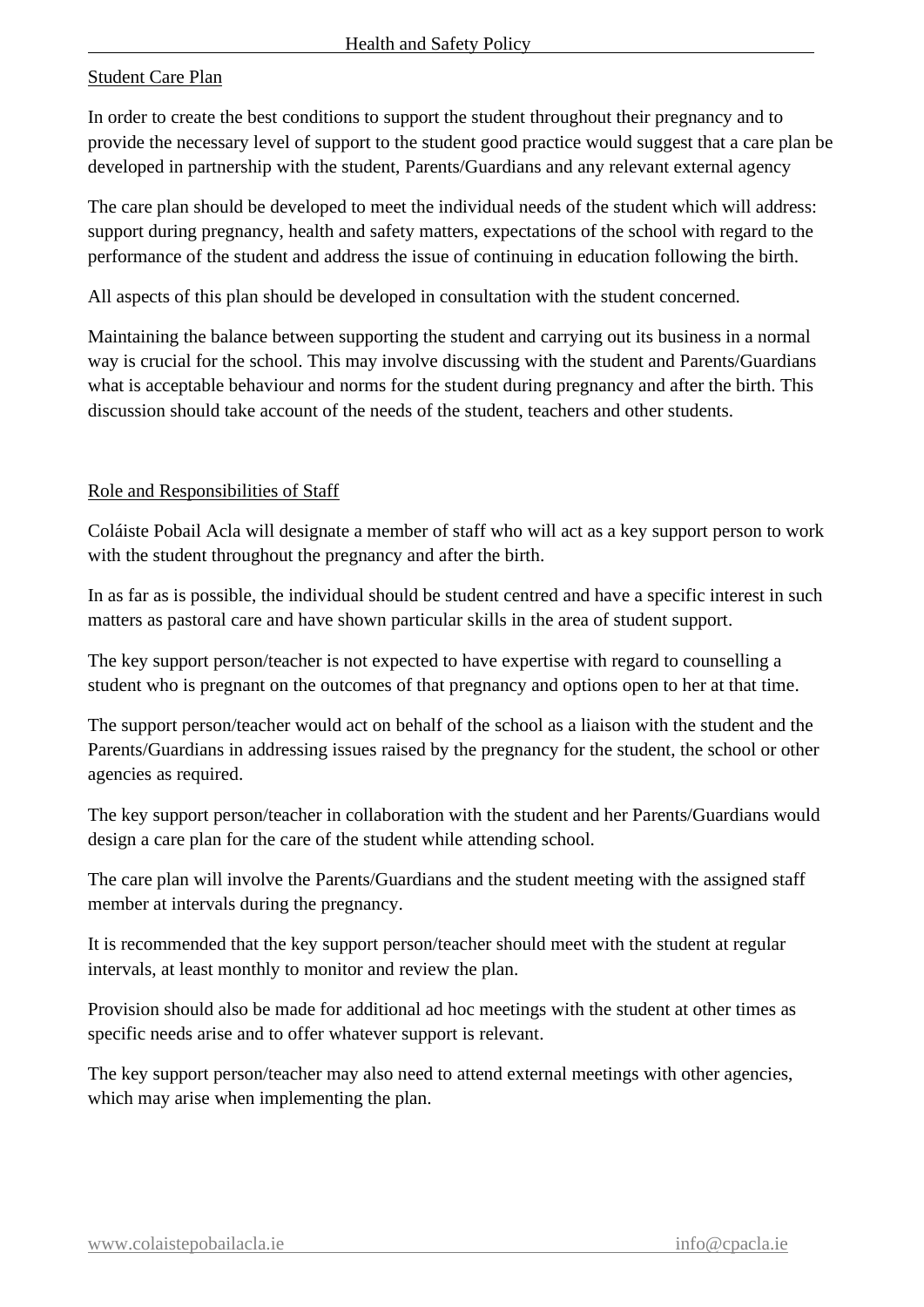#### Health and Safety

The school has a duty of care to ensure that the school environment promotes conditions where the health and safety of each student is safeguarded while on the school campus.

Coláiste Pobail Acla may have to review its Health and Safety Policy in light of pregnancy and parenthood among students.

The following issues will need to be addressed in the care plan:

- A review of access to the school buildings and classrooms.
- To ensure that in as far as is reasonable that adjustments are made to facilitate ease of access to locations of study and class and that all potential health hazards are identified and addressed be they physical or environmental such as chemicals, infectious diseases etc.
- It may therefore be necessary to carry out a potential hazard identification audit.

The provision of information on health-related matters in conjunction with other agencies (the local Health Service Executive, Health and Safety Authority, etc.) on any potential risks associated with pregnancy and school attendance will include:

- Particular contact sports such as PE, team sports.
- School-based activities, which may involve exposure to any chemicals considered to be hazardous in the event of exposure during pregnancy.
- Any infectious health conditions which may arise in the school.
- Physical safety matters such as: potential difficulties regarding the student moving within the environs of the school, carrying bags, size of desks, need for special breaks, access to school bus, etc.
- Flexibility around the wearing of the school uniform to ensure that the student is as comfortable as possible, etc.
- Duration of maternity leave may need to be decided. In employment situations an employee must take at least four weeks before the end of the week her baby is due (as medically certified) and four weeks after the birth and is entitled to a minimum period of eighteen weeks maternity leave. (Maternity Protection Act 1994)
- The school will need to be informed by the student about visits to GPs and to both antenatal and postnatal care.

An ongoing review of the plan will occur throughout the pregnancy, in particular liaising with other agencies such as local parent support programmes to ensure that emerging needs are met.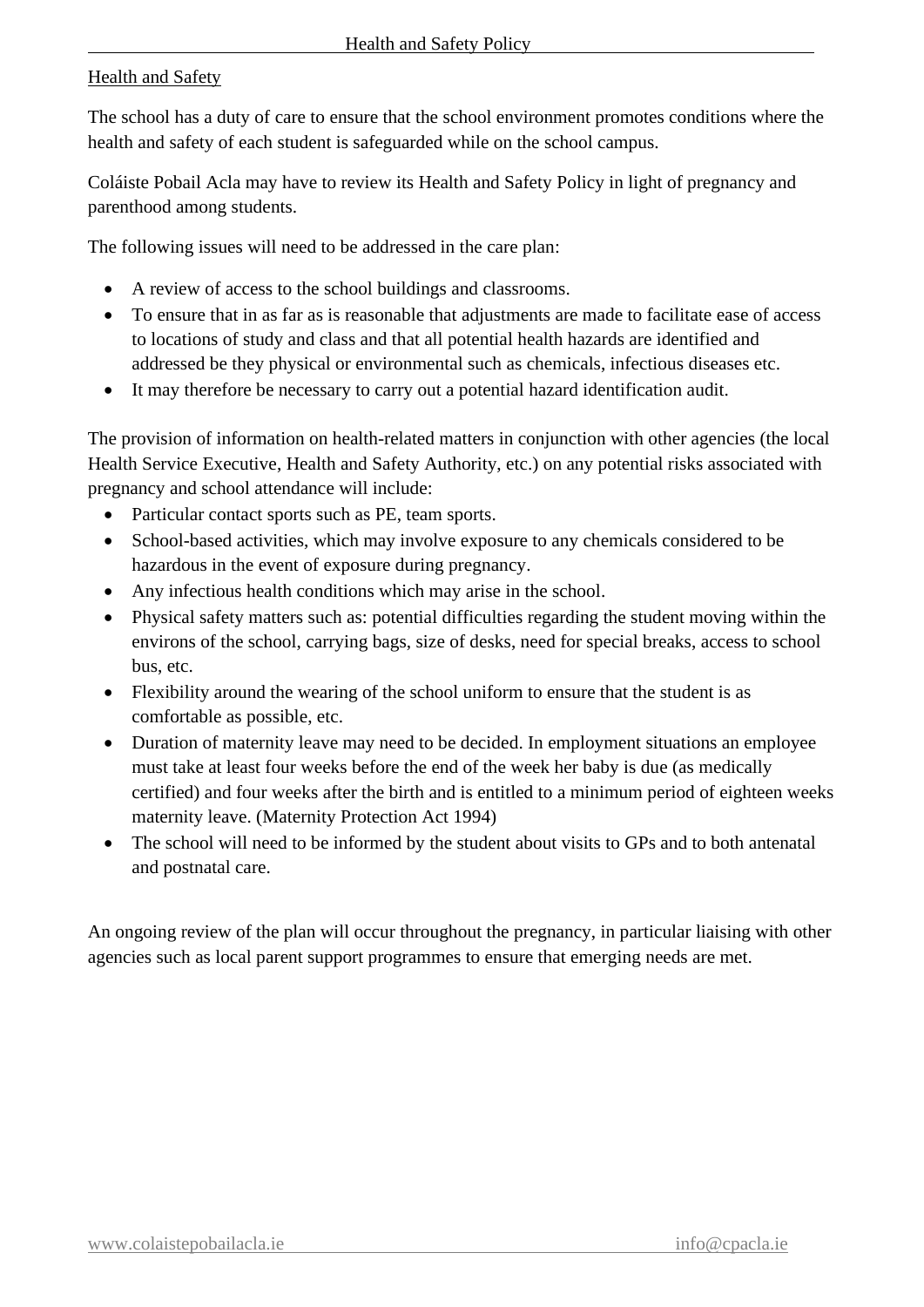#### Academic Considerations

It is recommended that an academic plan to meet the student's requirements be drawn up.

This plan would make provision for the following:

- Identifying potential subjects requiring attention in conjunction with the range of needs which may arise throughout the stages of pregnancy and birth ensuring at all times the ongoing inclusion of the student in the school activities.
- How and when to access extra tuition if required.
- Special exam arrangements if required.
- Childcare and counselling considerations.

#### Liaising with External Agencies

Coláiste Pobail Acla will work in close liaison with external agencies and act as a source of referral if and when the need arises.

The Principal or support person involved with the student would refer the student to appropriate agencies to discuss the options available to her during the pregnancy and post birth.

In the event of a miscarriage or still birth the school will continue to support and care for the student in liaison with other relevant agencies.

Consideration may need to be given to the distances students may have to travel to access ante-natal care, which can create regular and significant absences from school.

The potential difficulties that travelling long distances to access services in late pregnancy needs to be recognised and, in such situations, flexibility may be required if students wish to commence maternity leave earlier than expected.

#### Supporting the Student after the Birth

New challenges arise for the student and the school in supporting the student after the birth of her child. The student is now a parent and will be coming to terms with her new responsibilities.

The challenges presented by the birth of the child may cause the student to review her commitment to completing her education. It is important that the support process begun during pregnancy continues.

The following issues may need to be addressed:

- Student as a parent within the school.
- Continual affirmation of the student as a young person with the same needs as other young people her age.
- When necessary harness external support structures that will assist the student to continue in education.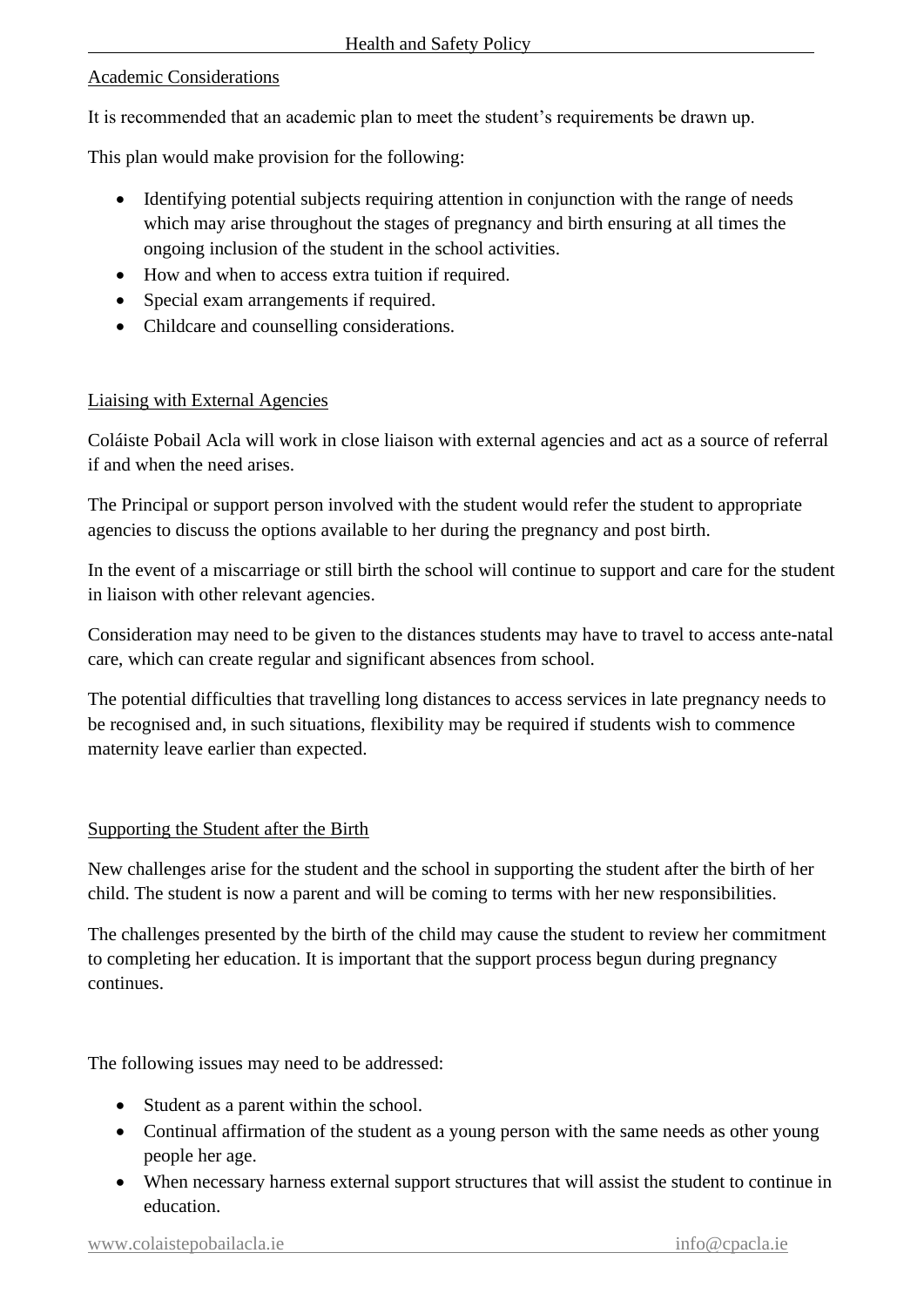#### Student as a Parent within the School

In consultation with the student, the school may need to plan how best to manage the student's return to the school post the birth of the baby and her reintegration to the class. Practical issues relating to the student's role as a parent may also need to be addressed, such as increased academic support due to maternity leave, facilitating attendance at child health clinics, etc.

It is important that the student is given every opportunity to reintegrate into school-based activities as soon as is reasonably safe to do so.

It may be appropriate to await a medical certificate of fitness for reintegration to particular activities such as sports, etc.

Given the additional demands that parenting will entail it is important that the school adopts a flexible approach with regard to the participation of the student in particular school activities and academic demands.

Consideration may also need to be given to the extent to which the student concerned wishes to share the news of his/her baby with classmates and/or the school community.

Encourage the student to be continually engaged in activities with their peers such as sports, field trips, excursions etc. Although their lives have changed, they are still young people with the same needs as their peers.

Continued liaison with external agencies is imperative to enable the student to cope with the additional demands both psychological and practical of being a parent.

#### Support for students who choose not to return to education.

In the event that the student concerned does not return to school following the birth of her baby, a meeting should be held to provide her with the opportunity to address any concerns she may have which may act as an impediment to her returning to complete her education.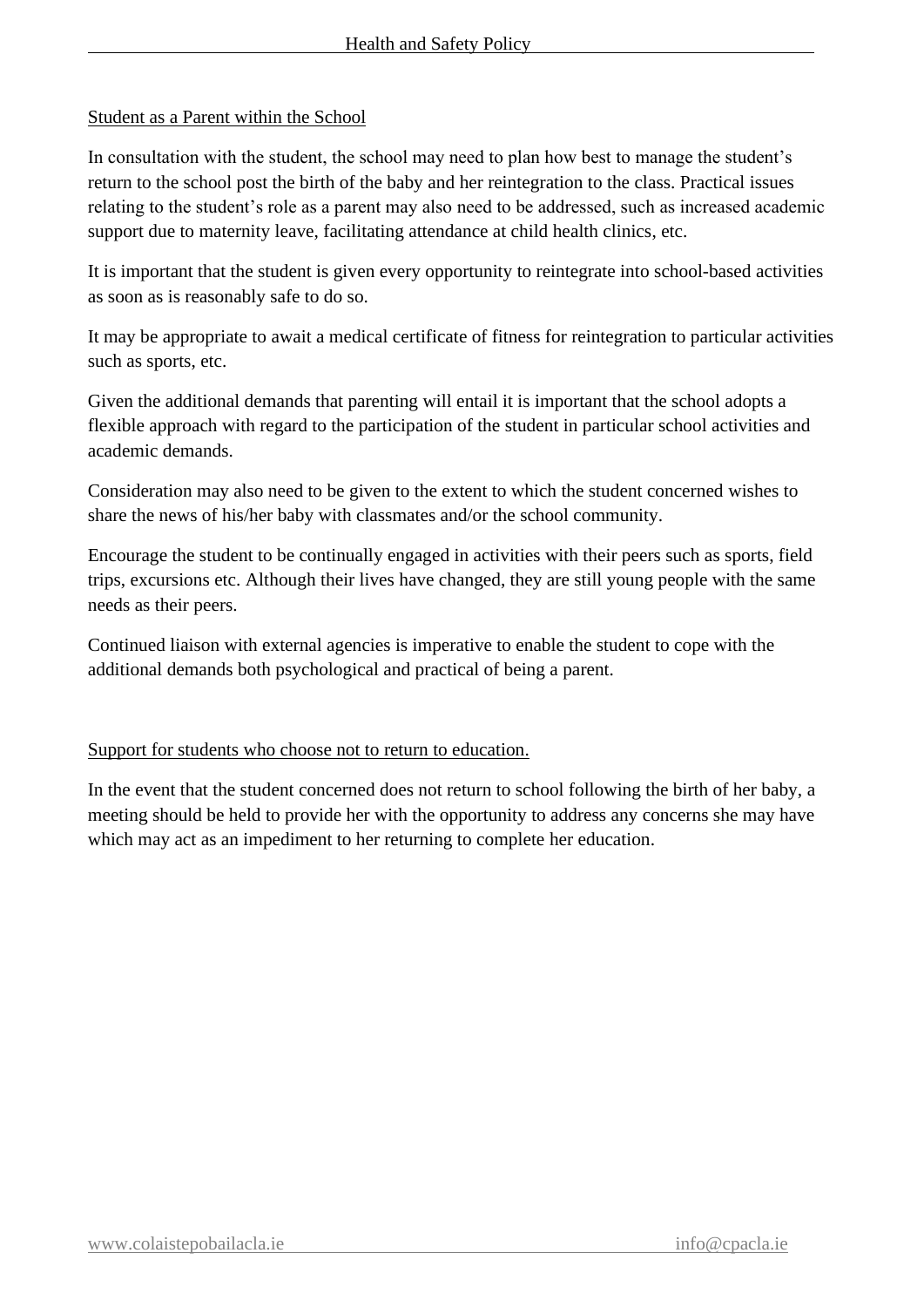## **Appendix 7 -Emergency Response Protocol**

- Defibrillator to be sent as a matter of course in cases of collapse. There is a defibrillator outside the staffroom.
- 999 to be called.
- Emergency response to be outlined to students.
- Exact location of incident to be given.
- Person to be designated to stand at entrance to meet ambulance and family members.
- Once Parents/Guardians have been sent for, siblings to be taken calmly from class and looked after in Principal's office. They should not be allowed to go to scene of incident unless authorised by Principal.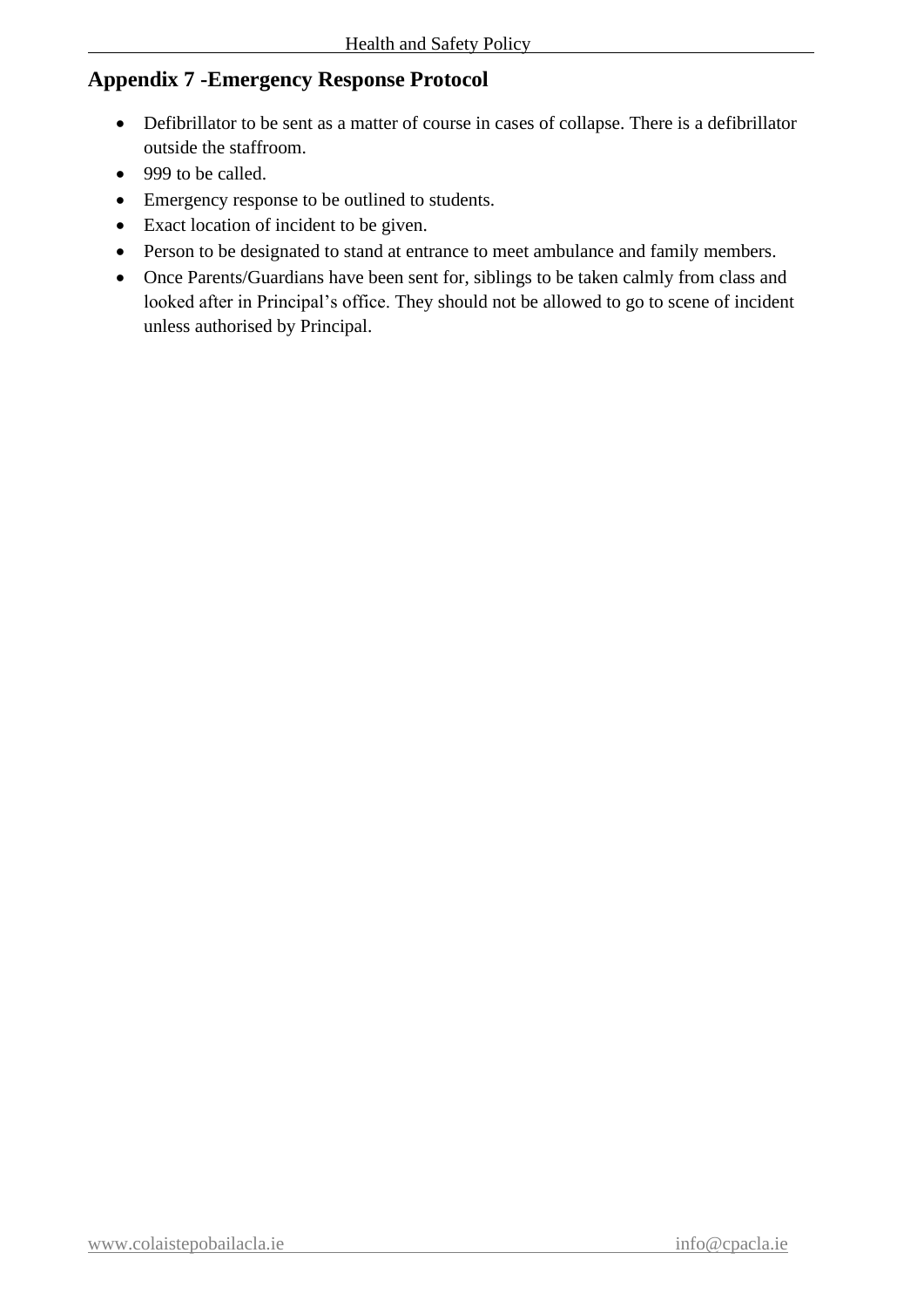## **Appendix 8 – Abbreviations and Acronyms**

Below is a list of abbreviations and acronyms used in this policy.

| <b>DDLP</b> | Deputy Designated Liaison Person                |
|-------------|-------------------------------------------------|
| <b>DLP</b>  | Designated Liaison Person                       |
| <b>GP</b>   | <b>General Practitioner</b>                     |
| <b>HSA</b>  | <b>Health and Safety Authority</b>              |
| <b>HSE</b>  | <b>Health Service Executive</b>                 |
| <b>ICT</b>  | <b>Information and Communication Technology</b> |
| <b>MUGA</b> | Multi Use Games Area                            |
| <b>PE</b>   | <b>Physical Education</b>                       |
| <b>SNA</b>  | <b>Special Needs Assistant</b>                  |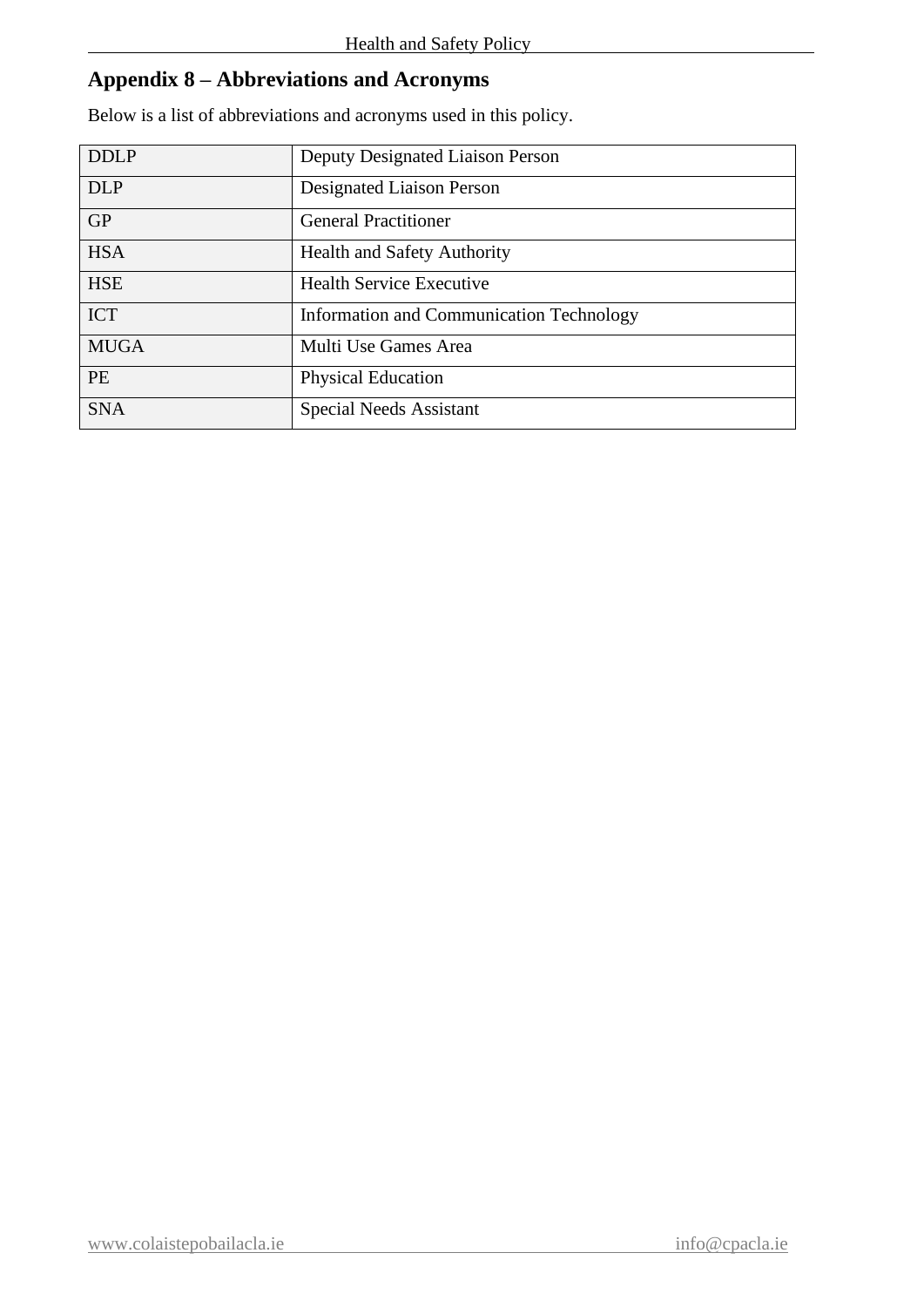## **Appendix 9 – Fire Evacuation Plan**

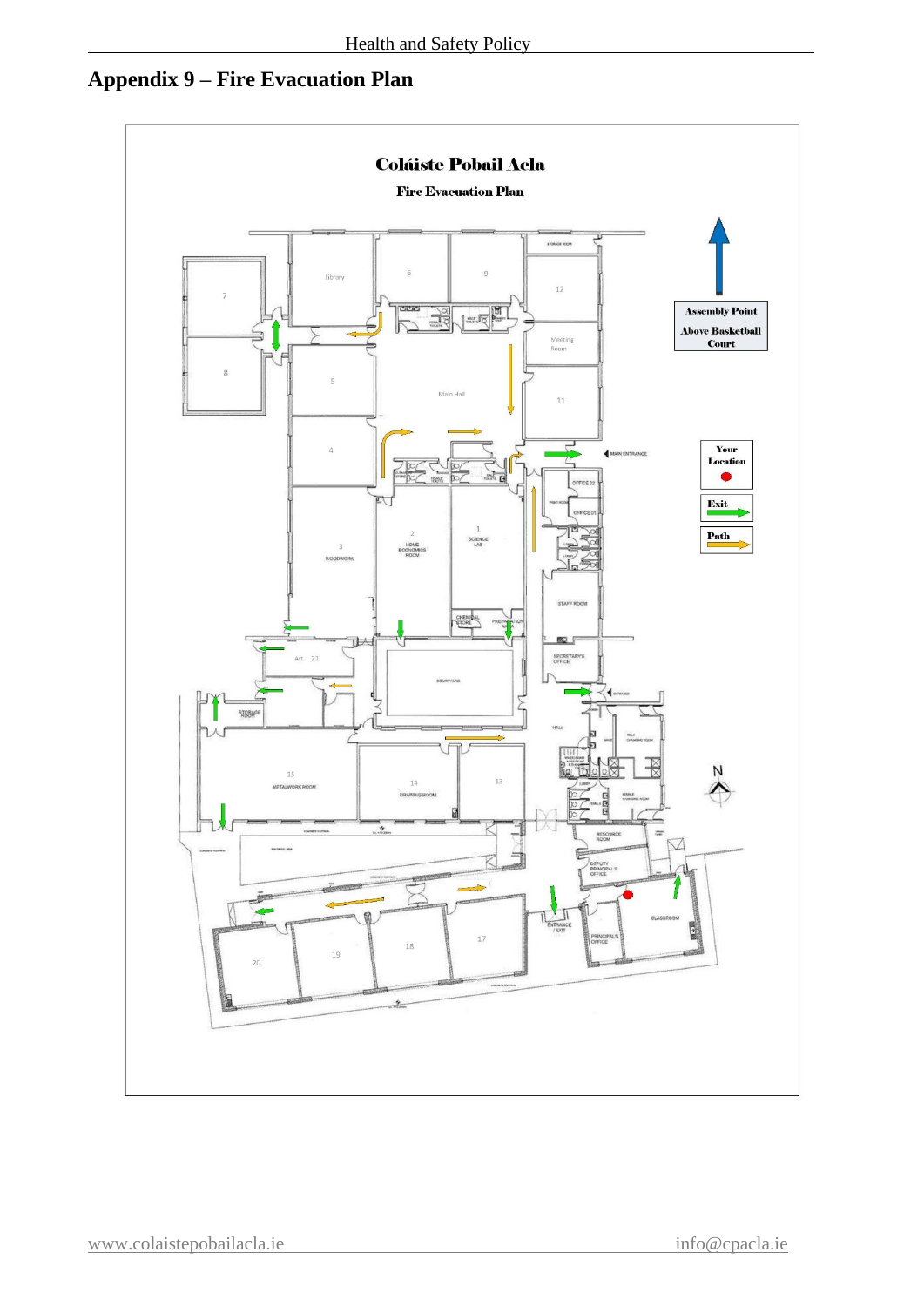## **Appendix 10 - Health and Safety Measures Relating to COVID-19**

#### **Introduction**

Coláiste Pobail Acla is fully committed to ensuring, so far as is reasonably practicable, the safety, health and welfare of all members of our school community. This policy recognises the need to minimise the risk of introduction of COVID-19 into the school community and to prevent its spread. Although it is acknowledged that no single action or set of actions will completely eliminate the risk of COVID-19 transmission, adherence to this policy will contribute to the reduction of that risk of transmission.

Students are expected to comply with the standards of behaviour set out in this document or as directed by the school to prevent the introduction and spread of COVID-19. The COVID-19 control measures are consistent with current advice from the HSE, the Health and Safety Authority, the Department of Education and Skills and the Department of Foreign Affairs and, as such, may be subject to change. Students and parents/guardians will be notified of any changes to the control measures.

Students are expected to comply with all directions from school staff in relation to the school's COVID-19 control measures. Any failure or refusal to comply with this policy or to follow instructions of school staff will be dealt with in accordance with the school's Code of Behaviour.

Parents/Guardians are required to supply the school with a phone number/s of available person/s who can be contacted at all times and who will be available to collect a student from the school should the need arise.

#### **Symptoms of COVID-19**

Symptoms of COVID-19 are similar to symptoms of cold or flu. The most common symptoms are:

- fever
- cough
- shortness of breath
- loss of sense of smell or taste

More information regarding the most up-to-date signs and symptoms of COVID-19 is available on the HSE website,<https://www2.hse.ie/coronavirus/> .

## **Standards of behaviour expected of students to help prevent the introduction or spread of COVID-19 in school**

Students are expected to comply with any control measures directed by the school to prevent the introduction and spread of COVID-19, including, but not limited to:

• maintaining a social-distance of at least 1 metre and where possible 2 metres, from other students and staff;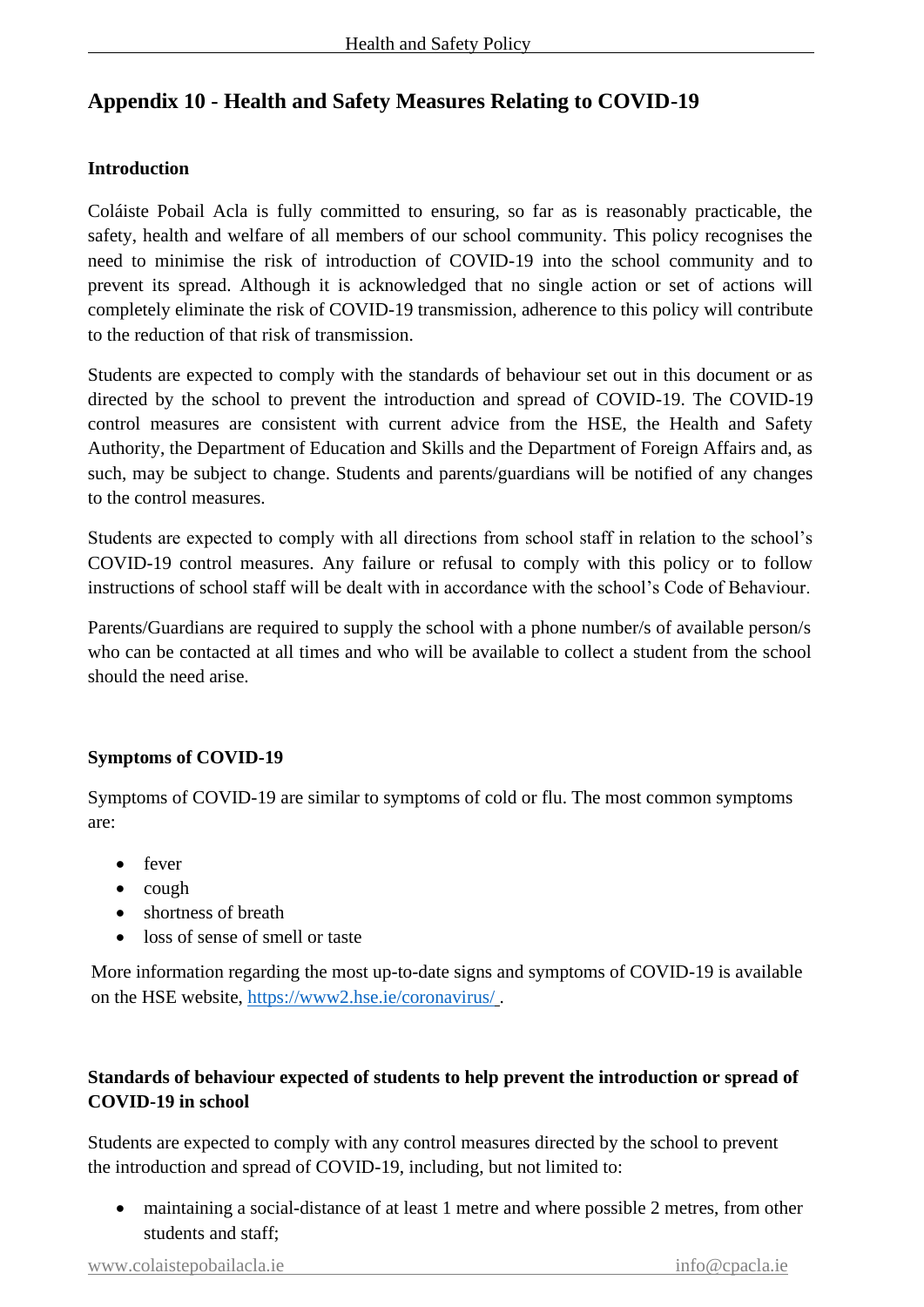- wearing a face covering (applicable at post-primary level). All students at post-primary level, are required to wear a face covering subject to a limited number of exceptions set out in relevant Department of Education guidance. Face coverings must not contain any slogans/logos/images that may cause upset or be deemed offensive to any member of the school community;
- performing hand hygiene with a hand sanitiser on entering the school;
- repeating hand-hygiene at regular intervals throughout the school day and when directed by school staff;
- maintaining good respiratory-hygiene. In this regard students should;
	- o cover nose/mouth with a tissue when coughing/sneezing and dispose of used tissue in waste bin and perform hand hygiene
	- o cough or sneeze into the inner elbow (upper sleeve) rather than into the hand, if no tissues are available
	- o keep contaminated hands away from the eyes and nose
	- o carry out hand hygiene after contact with respiratory secretions and contaminated objects/materials
- not spit or deliberately cough or sneeze at or towards any other person in the school
- not sharing materials or stationery, such as pens, calculators, rulers, etc. with other students;
- not attending school for 14 days after returning from travel out of the country in line with Government guidelines for travel;
- not attending school if displaying COVID-19 like symptoms and remaining out of school for such period as is required in accordance with HSE/GP advice;
- not attending school where tested positive for COVID-19 and remaining out of school for such period as is required in accordance with HSE/GP advice;
- not attending school if identified by the HSE as a person who has been in contact with another person who has contracted COVID-19 and remaining out of school for such period as is required in accordance with HSE/GP advice;
- not attending school if a member of the student's household is displaying COVID-19 symptoms and remaining out of school for such period as is required in accordance with HSE/GP advice;
- telling a teacher or other member of staff where a student feels unwell at school. In that regard;
	- o the student will require to be collected from the school as soon as possible by a parent/guardian or a person designated by the parent/guardian for such purpose
	- o parents must ensure that the school has up-to-date contact details so that they can be contacted by the school if required
- complying with any other such directions as advised by the DES and/or HSE and communicated to the school community.

**Students should be aware that the above is a non-exhaustive list. Students are expected to follow all instructions from staff which aim to prevent the introduction of COVID-19 into the school and minimise its spread.**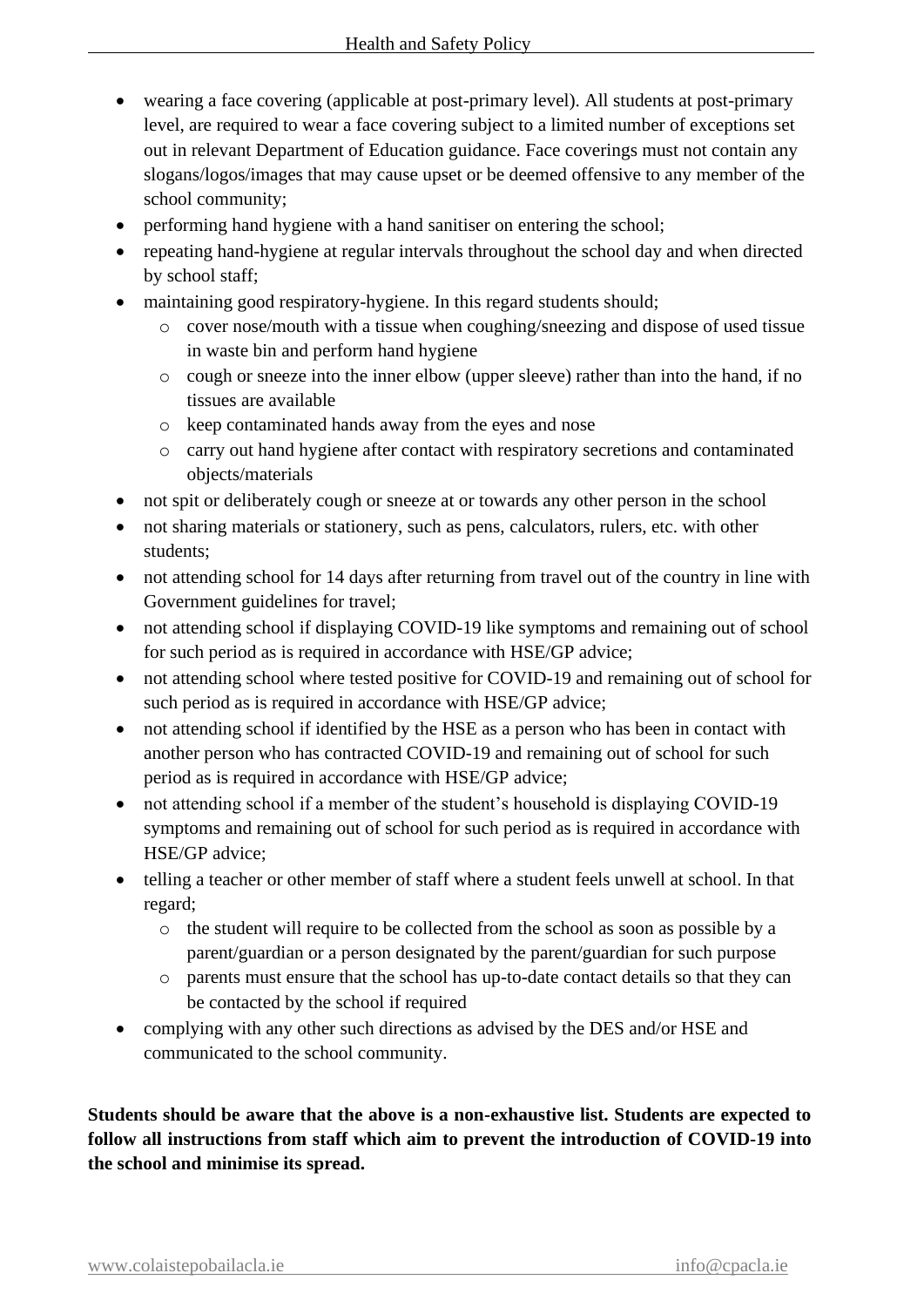#### **Failure to Comply with Standards of Behaviour**

Failure by a student to comply with the standards of behaviour set out in this document will constitute a breach of the Code of Behaviour of Coláiste Pobail Acla and he/she may be subject to sanction. Any actions or sanctions taken will be carried out in accordance with the school's Code of Behaviour.

A student engaging in aggressive, threatening or unacceptable behaviour that creates or increases the risk of COVID-19 infection for staff, other students or visitors to the school may be removed from class and, if necessary, from the school premises with immediate effect, pending any further action to be taken in accordance with the school's Code of Behaviour.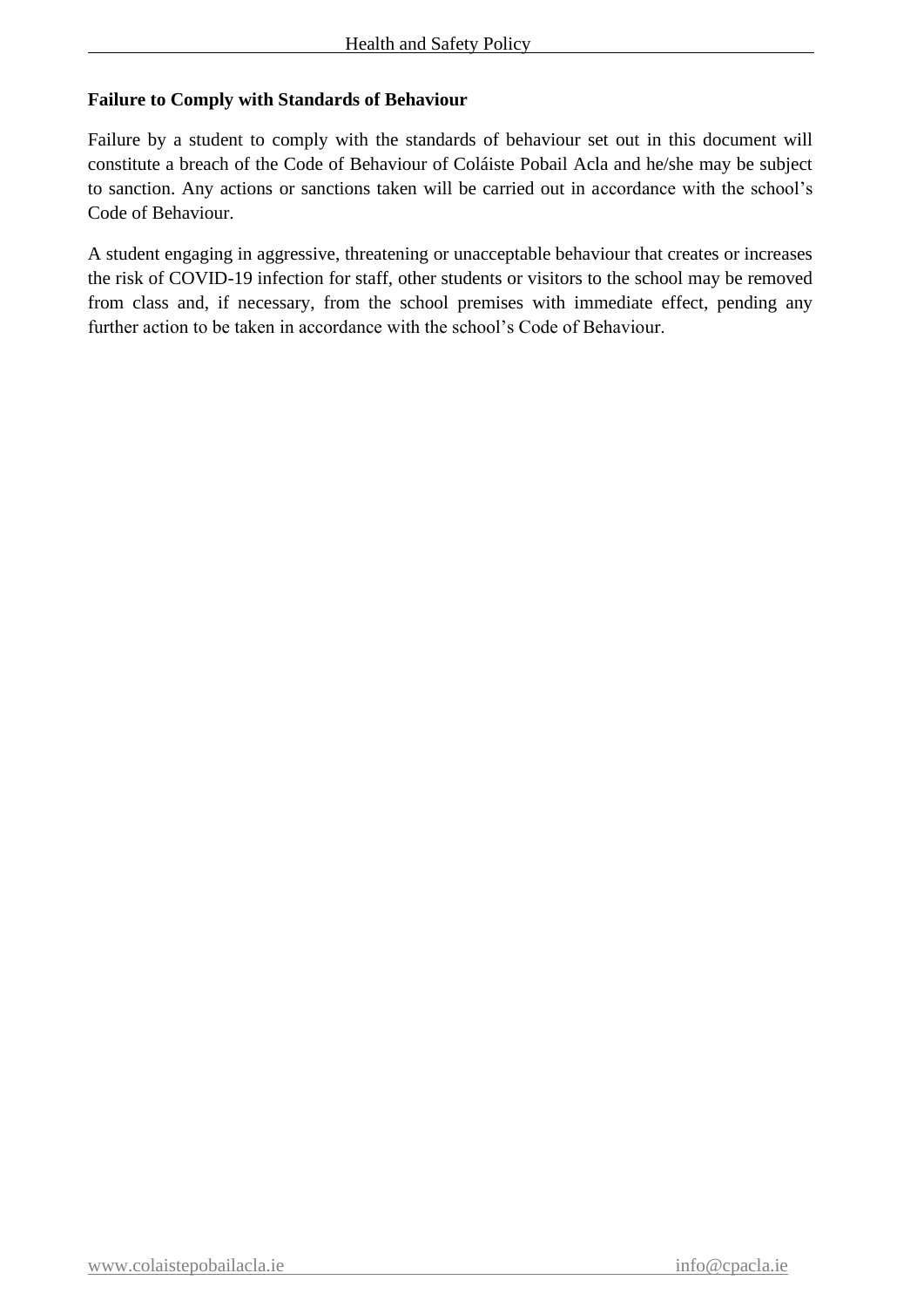## **Appendix 11 – Clarification on use of Face Coverings**



#### **Clarification on the use of face coverings in Post Primary schools**

#### **(DES, September 2020)**

Wearing a face covering or mask does not negate the need to stay at home if symptomatic.

#### **Wearing of face coverings – a requirement**

Staff and students, at post-primary level, are required to wear a face covering. The exemptions to this are set out below.

#### **Cloth face coverings**

Cloth face coverings are recommended for staff and students. Cloth face coverings act as a barrier to help prevent respiratory droplets from travelling into the air and onto other people when the person wearing the face covering coughs, sneezes, talks or raises their voice. Cloth face coverings are therefore intended to prevent transmission of the virus from the wearer (who may not know that they are infected) to those with whom they come into close contact.

Face coverings must not contain any slogans/logos/images that may cause upset or be deemed offensive to any member of the school community.

#### **Visors**

Cloth face coverings are more effective than visors. In the limited circumstances where a cloth face covering cannot be worn clear visors must be considered. The alternate use of a clear visor can also be considered when a staff member is interacting with students with hearing difficulties or learning difficulties.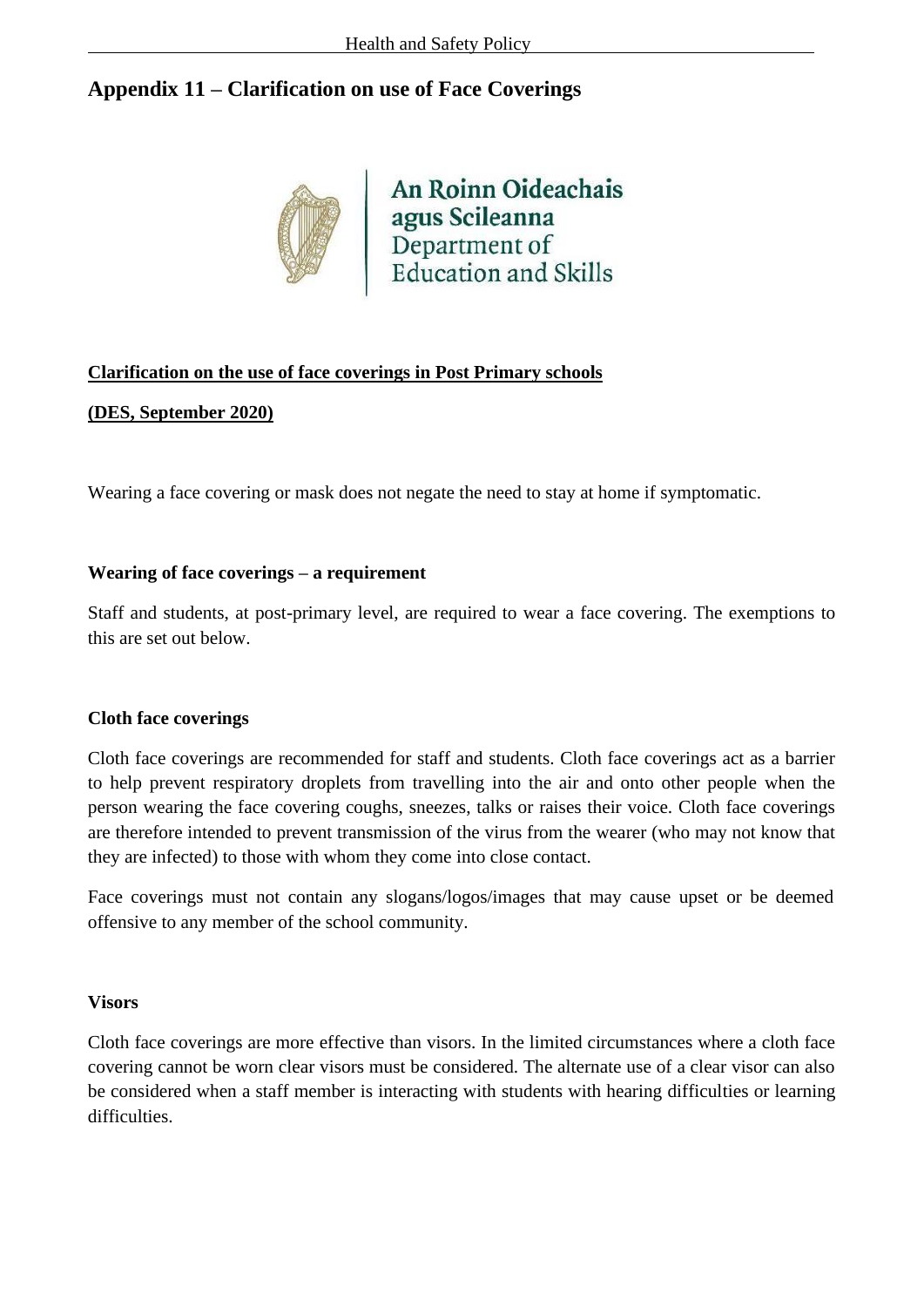#### **Exemptions**

**A medical certificate to certify that a person falls into a category listed below must be provided to the school by, or on behalf of, any person (staff or student) who claims that they are covered by the exemptions below:**

- $\Box$ any person with difficulty breathing who cannot wear a cloth face covering or a visor
- $\Box$ any person who is unable to remove the cloth face-covering or visor without assistance
- $\Box$ any person who has special needs and who may feel upset or very uncomfortable wearing the cloth face covering or visor, for example persons with intellectual or developmental disabilities, mental health conditions, sensory concerns or tactile sensitivity.

**In circumstances where a medical certificate is not provided that person (staff or student) will be refused entry to the school.**

#### **Directions for effective use of face coverings**

- Information should be provided by schools on the proper use, removal, and washing of face coverings. Advice on how to use face coverings properly can be found on [https://www.gov.ie/en/publication/aac74c-guidance-on-safe-use-of-face-coverings/ .](https://www.gov.ie/en/publication/aac74c-guidance-on-safe-use-of-face-coverings/)
- All staff and students should be reminded not to touch the face covering and to wash or sanitise their hands (using hand sanitiser) before putting on and after taking off the face covering.
- All staff (and students, where applicable), should be aware that they should wash or sanitise hands (using a hand sanitiser) before and after helping a student put on or adjust a face covering.
- Face coverings should be stored in a designated space, for example, in an individually labelled container or bag.
- Cloth face coverings should be washed after every day of use and/or before being used again, or if visibly soiled.
- Face coverings should not be worn if they are wet. A wet cloth face covering may make it difficult to breathe.

Whilst staff and students may wish to utilise their own face covering on a day-to-day basis, schools should have a stock of additional disposable or multi-use face coverings (or if appropriate, visors) for staff and students in case a back-up face covering is needed during the day or where required on an ongoing basis.

#### **Use of medical grade face coverings**

Schools should consider the specific circumstances where the use of medical face masks (to EU Standard EN 14683) may be more appropriate for staff as part of their risk assessment for employees returning to work (for example where staff by necessity need to be in close and continued proximity with students with intimate care needs such as SNAs).